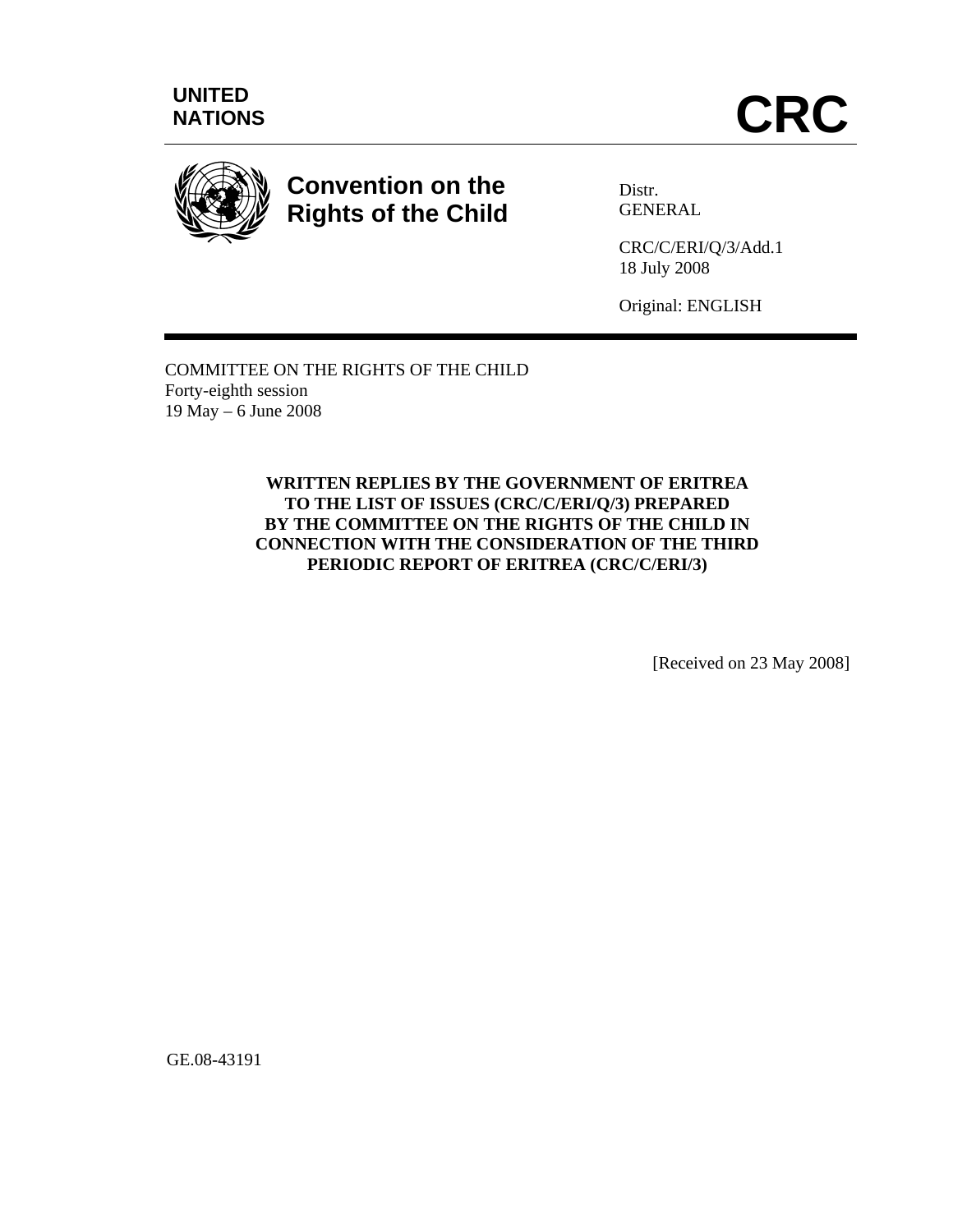### **Introduction**

1. The Government of the State of Eritrea submitted the combined second and third periodic report on the implementation of the Convention on the Rights of the Child in July, 2007 The Committee requested Eritrea to provide written additional and updated information covering the years 2005, 2006 and 2007. In response to the Committee's list of issues to be taken up in connection with the consideration of Eritrea's report, the following responses were provided by Eritrea.

### **RESPONSES TO THE QUESTIONS POSED BY THE COMMITTEE**

### **PART I**

2. This part provides available data, statistics and information on general measures of implementation,-including activities to implement the recommendations contained in the Committee's previous concluding observations on the third periodic report of Eritrea (CRC/C/ERI/Q/3).

#### **A. Data and statistics**

#### **Question 1. Disaggregated statistical data (by sex, age groups, urban and rural areas on children under 18)**

|              | witter the telectricity<br>$10$ , $10$ $10$ , $0$ , $10$ , $00$ , $00$ , $00$ , $00$ |                                                                                                                                                                                                                                                                                                                                                                                      |              |             |                                                                   |           |             |         |              |  |  |  |  |
|--------------|--------------------------------------------------------------------------------------|--------------------------------------------------------------------------------------------------------------------------------------------------------------------------------------------------------------------------------------------------------------------------------------------------------------------------------------------------------------------------------------|--------------|-------------|-------------------------------------------------------------------|-----------|-------------|---------|--------------|--|--|--|--|
|              |                                                                                      | 2005                                                                                                                                                                                                                                                                                                                                                                                 |              |             | 2006                                                              |           | 2007        |         |              |  |  |  |  |
| Age          | Male                                                                                 | Female                                                                                                                                                                                                                                                                                                                                                                               | <b>Total</b> | <b>Male</b> | Female                                                            | Total     | <b>Male</b> | Female  | <b>Total</b> |  |  |  |  |
| $0-4$        | 271589                                                                               | 247275                                                                                                                                                                                                                                                                                                                                                                               | 518864       | 275,126     | 271,865                                                           | 546.991   | 290,041     | 286,603 | 576,664      |  |  |  |  |
| $5-9$        | 241841                                                                               | 226677                                                                                                                                                                                                                                                                                                                                                                               | 468518       | 234.793     | 215,720                                                           | 450.513   | 225,770     | 207,430 | 433,200      |  |  |  |  |
| $10-14$      | 249163                                                                               | 247388                                                                                                                                                                                                                                                                                                                                                                               | 496551       | 263.417     | 247,380                                                           | 510,797   | 270,975     | 254,477 | 525,452      |  |  |  |  |
| $15-17$      | 13117                                                                                | 124155                                                                                                                                                                                                                                                                                                                                                                               | 255272       | 135.499     | 134.991                                                           | 270,490   | 143,576     | 143,038 | 286,614      |  |  |  |  |
| <b>Total</b> | 893710                                                                               | 845495                                                                                                                                                                                                                                                                                                                                                                               | 1739205      | 908,835     | 869,956                                                           | 1,778,791 | 930,362     | 891.548 | 1,821,910    |  |  |  |  |
| $\sim$       | $\cdots$                                                                             | $\overline{1}$ $\overline{1}$ $\overline{1}$ $\overline{1}$ $\overline{1}$ $\overline{1}$ $\overline{1}$ $\overline{1}$ $\overline{1}$ $\overline{1}$ $\overline{1}$ $\overline{1}$ $\overline{1}$ $\overline{1}$ $\overline{1}$ $\overline{1}$ $\overline{1}$ $\overline{1}$ $\overline{1}$ $\overline{1}$ $\overline{1}$ $\overline{1}$ $\overline{1}$ $\overline{1}$ $\overline{$ |              |             | $\bullet$ $\circ$ $\bullet$ $\bullet$ $\circ$ $\bullet$ $\bullet$ |           |             |         |              |  |  |  |  |

3. The tables below contain the relevant data.

*Children under 18 years by age and sex*

*(Source: National Statistics & Evaluation Office, 2005-2007)* 

|              |             | 2005                |      |             | 2006   |              | 2007        |               |              |  |
|--------------|-------------|---------------------|------|-------------|--------|--------------|-------------|---------------|--------------|--|
| Age          | <b>Male</b> | <b>Female</b> Total |      | <b>Male</b> | Female | <b>Total</b> | <b>Male</b> | <b>Female</b> | <b>Total</b> |  |
| $0 - 4$      | 15.6        | 14.1                | 14.9 | 15.3        | 15.1   | 15.2         | 15.6        | 15.3          | 15.4         |  |
| $5-9$        | 13.9        | 13.0                | 13.4 | 13.1        | 11.9   | 12.5         | 12.1        | 11.1          | 11.6         |  |
| $10 - 14$    | 14.3        | 14.2                | 14.2 | 14.6        | 13.7   | 14.2         | 14.6        | 13.6          | 14.1         |  |
| 15-17        | 7.5         | 7.1                 | 7.3  | 7.5         | 7.5    | 7.5          | 7.7         | 7.6           | 7.7          |  |
| <b>Total</b> | 51.2        | 48.4                | 49.8 | 50.5        | 48.2   | 49.4         | 50.0        | 47.6          | 48.8         |  |

*(Source: National Statistics & Evaluation Office, 2005-2007)*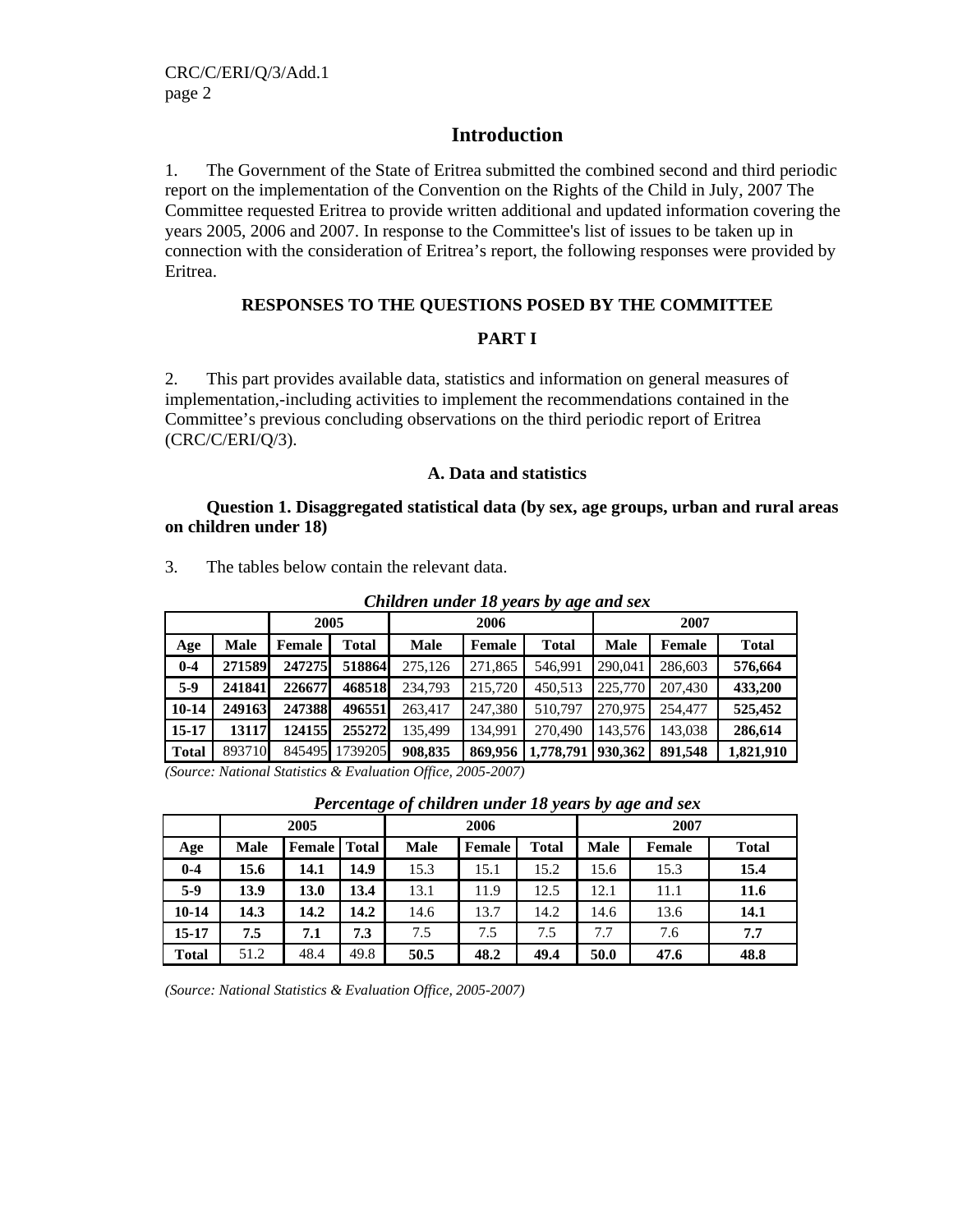|      |             |                     |                                                                     |             | <i>rurat areas:</i> |              |                     |  |
|------|-------------|---------------------|---------------------------------------------------------------------|-------------|---------------------|--------------|---------------------|--|
| Year |             | <b>Total</b>        |                                                                     |             | <b>Urban</b>        | <b>Rural</b> |                     |  |
|      | <b>Male</b> | <b>Female</b> Total |                                                                     | <b>Male</b> | <b>Female</b> Total | <b>Male</b>  | <b>Female Total</b> |  |
| 2005 | 893,710     |                     | 845,465 1,739,205 220,364 236,055 456,419 648,242 634,544 1,282,786 |             |                     |              |                     |  |
| 2006 | 908,835     |                     | 869,956 1,778,791 225,403 241,394 466,796 662,043 649,951 1,311,995 |             |                     |              |                     |  |
| 2007 | 930,362     |                     | 891,548 1,821,910 230,860 247,245 478,105 676,925 666,880 1,343,805 |             |                     |              |                     |  |

*Statistical data on children under 18 years, disaggregated by gender as regards to urban and rural areas:* 

*(Source: National Statistics & Evaluation Office, 2005-2007)*

### **Question 2. Disaggregated data on budget allocations and trends & percentage of the national budgets**

#### **(a) Budget allocation in the education sector;**

4. Data not available.

 **(b) Health care (different type of health services, i.e. primary health care, vaccination programmes, adolescent health care, HIV/AIDS and other health care services for children, including social insurance);** 

5. Disaggregated data on health care are not available. However, the aggregated budget expenditures during 2005-2007 are as follows:

|                          |            | Government Expenditure on the Health Sector, 2005-2007 (in US\$) |            |
|--------------------------|------------|------------------------------------------------------------------|------------|
| <b>Item</b>              | 2005       | 2006                                                             | 2007       |
| Recurrent budget         | 10,173,043 | 10,054,851                                                       | 10,861,586 |
| Capital budget           | 950,787    | 3,418,330                                                        | 1,490,904  |
| <b>Total expenditure</b> | 11,123,830 | 13,473,180                                                       | 12,352,490 |

*(Source: Ministry of Health, 2008)* 

#### **(c) Programmes and services for children with disabilities;**

- 6. Brief information on programmes and services provided to children with disabilities:-
	- Community Based Rehabilitation Programme in 43 sub-Zobas covering 80 per cent of the country. Under this programme, 3,500 children were rehabilitated and integrated into regular schools and another 4,220 children with disabilities are being rehabilitated by volunteer rehabilitation workers in their communities. The rehabilitation components include: self-care, communication, movement, behaviour, stimulation, training for children with epilepsy and learning difficulties as well as referrals to hospitals, physiotherapy centre, orthopaedic workshops and special schools.
	- Provision of assistive devices for 6,200 children with disabilities such as hearing aids, orthotic and prosthetic appliances, splints, crutches, arch supports, spinal corsets, babies trolleys, collars, compensation, wheel chairs, tri-cycles, canes, etc.
	- Provision of school stationery and uniforms to children with disabilities.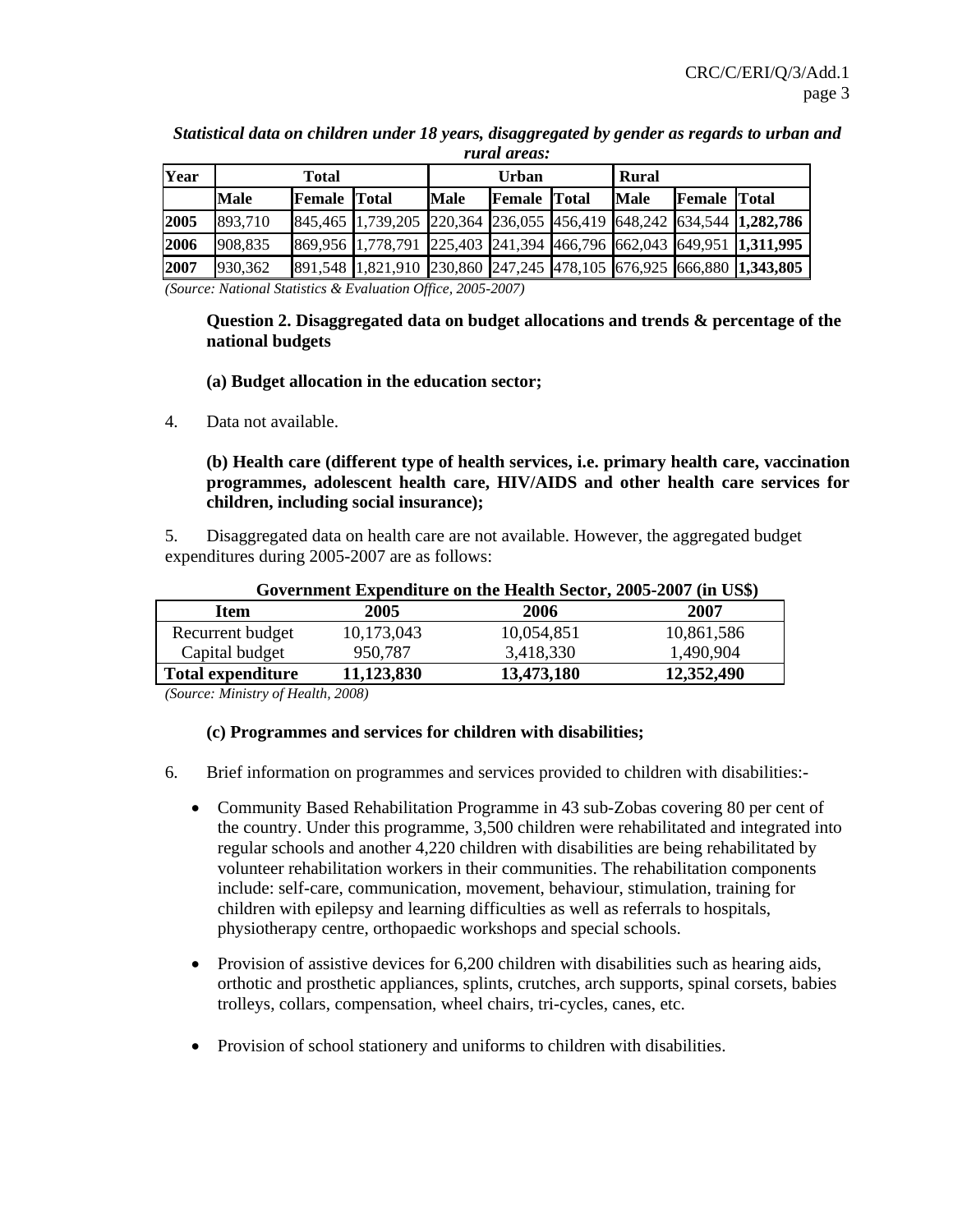### CRC/C/ERI/Q/3/Add.1 page 4

- Inclusive and/or integrated school programmes. 13,994 Children with disabilities are attending education in pre-primary, elementary, middle and secondary schools.
- The programme for children with special needs targets increasing gross and net enrolment of boys and girls, including children with disabilities in primary schools. The programme also targets increasing the percentage of girls and boys with disabilities, orphans and vulnerable children who get enrolled in and complete secondary education.
- Special education for children with visual impairment and the deaf.
- Special assistance during vocational training to children with disabilities.
- Sports and leisure time activities.
- Early identification of and early intervention for children with disabilities.

### **(d) Support programmes for families;**

- 7. Programmes and services:
	- Martyrs Survivors Benefit. 61,391 families of Martyrs comprising of 103,732 beneficiaries are provided with US\$ 24,566,300 of Martyrs survivors benefit annually.
	- Provision of seed money for establishing Income Generating Activities (IGA) to 1,500 disadvantaged families, including HIV/AIDS affected families, during 2005-2007.
	- Provision of seed money and psychosocial support for 320 Child headed households.
	- Skills training for 250 disadvantaged women annually in the community centres.
	- Education and sensitization of families on child neglect and child abuse.
	- Poverty alleviation. The programme concentrates on poor and inappropriate technology; income poverty; low cash income; non-income poverty; inadequate basic social services like health, education, clean and safe water and vulnerability to unpredictable events.
	- Counselling for vulnerable families with a special emphasis to child and women headed families.
	- Counselling for families affected by HIV/AIDS, infectious diseases and non-infectious diseases through health promotion centres.
	- Sexual and reproductive health education provided within communities and health facilities.
	- Exemption of medical service fees for disadvantaged families. Disadvantaged families or those below the poverty line are provided with medical services at no cost in health facilities of the public sector.

### **(e) Support for children living below the poverty line;**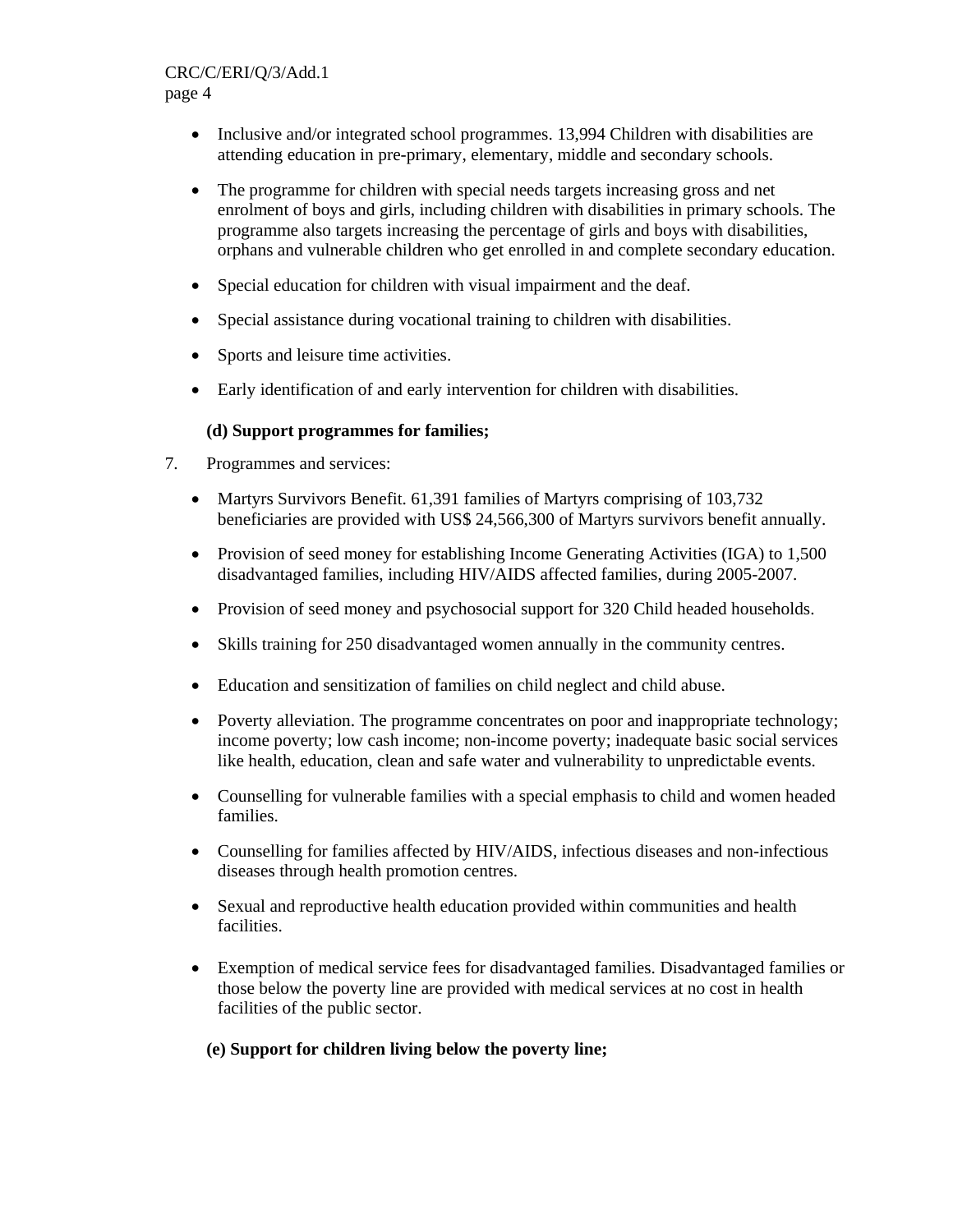- 8. Programmes and services:
	- Provision of school materials and uniforms, and health-care services as well as income generating activities for caretaking families so as to address their nutritional, clothing and shelter needs.
	- Training of caretakers, so as to provide better care for children.
	- All children in Eritrea are exempted from school fees at all levels of education in public schools.
	- Provision of psychosocial support for children living under the poverty line.
	- Provision of sport and recreational services.

### **(f) Protection of children who are in need of alternative care including the support of care institutions;**

9. The Government of the State of Eritrea is implementing a child protection and reintegration programme. Through this programme, 18,251 orphans and vulnerable children have been supported in the six regions of the country during 2005-2007.

10. Children who are in need of alternative care are being protected from abuse and violence, through the community based childhood and protection programme. Children who are in need of alternative care are being provided with skills so as to enable them be independent and self-reliant.

### **(g) Programmes and activities for prevention of and protection from child abuse, child sexual exploitation and child labour;**

#### *(i) Child abuse*

- **Prevention of maltreatment and abuse (through education in the family and sensitization** of the community).
- **Medical service**
- Guidance and counselling.
- Protecting children through legal procedures**.**

#### *(ii) Child sexual exploitation*

11. There are 210 children engaged in commercial sex work in the main towns of Eritrea. Reports indicate that girls as young as 14 years are engaged in commercial sex work. Eritrea is implementing a programme on the prevention and rehabilitation of commercial sexual exploitation of children. The programme has two components, namely prevention as well as care and psychosocial support. The prevention aspect deals on public sensitization, control of child pornography (control of films and Internet access points), preventing sexual exploitation of children in establishments and institutions (orphanages, childcare centres, children in refugee and internally displaced persons camps). The rehabilitation component is composed of guidance and counselling, peer education, family reunification, skill training and income-generating schemes.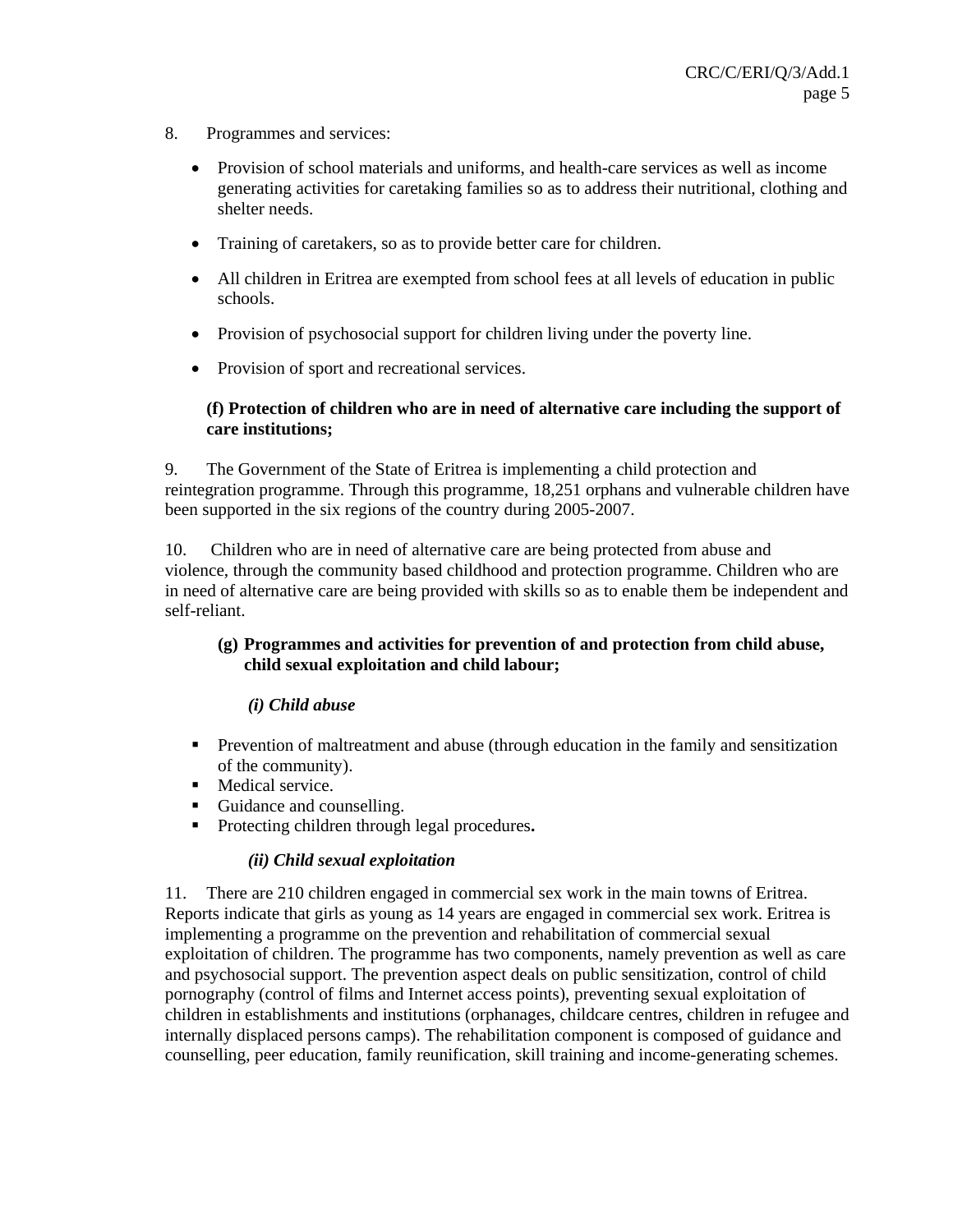### **(i) Programmes and services for orphans, abandoned children and street children;**

### **Orphans and abandoned children**

- Family reunification.
- Adoption.
- Foster care.
- Community-based group care.
- **Institutional care.**

#### **Street Children**

- Public sensitization.
- Family reintegration.
- Guidance and counselling.
- **Integration in formal schools.**
- **Skills training.**
- Provision of income-generating assets for vulnerable families to improve household income.

### **(j) Programmes for the recovery and rehabilitation of juvenile offenders;**

- Probation services.
- Community services.
- **Pre-detention centres.**
- **After-care services.**

### (**k) Programmes, services and support provided for children victims of armed conflict**

- Psychosocial support.
- Family reunification.
- Family resettlement through shelter construction, water supply, etc.
- Health care service.
- School enrolment.
- **Provision of income-generating assets to improve household income.**

 **Question 3. Children deprived of a family environment and separated from parents (disaggregated data by sex, age groups, urban and rural areas for the year 2005, 2006, 2007)** 

12. The tables below contain the relevant data.

|              | $\cdots$ $\sim$ $\cdots$ |               |              |             |               |              |             |        |              |  |  |  |  |
|--------------|--------------------------|---------------|--------------|-------------|---------------|--------------|-------------|--------|--------------|--|--|--|--|
|              |                          | 2005          |              |             | 2006          |              |             | 2007   |              |  |  |  |  |
| Age          | <b>Male</b>              | <b>Female</b> | <b>Total</b> | <b>Male</b> | <b>Female</b> | <b>Total</b> | <b>Male</b> | Female | <b>Total</b> |  |  |  |  |
| $0 - 4$      | 224                      | 145           | 369          | 235         | 153           | 388          | 219         | 186    | 405          |  |  |  |  |
| $5-9$        | 286                      | 203           | 489          | 301         | 302           | 603          | 295         | 311    | 606          |  |  |  |  |
| $10 - 14$    | 382                      | 227           | 609          | 403         | 272           | 675          | 252         | 367    | 619          |  |  |  |  |
| $15 - 17$    | 186                      | 191           | 377          | 214         | 202           | 416          | 238         | 223    | 461          |  |  |  |  |
| <b>Total</b> | 1,078                    | 766           | 1,844        | 1,153       | 929           | 2,082        | 1,004       | 1,087  | 2,091        |  |  |  |  |

#### **(a) Separated from their parents**;

*(Source: Ministry of Labour and Human Welfare, 2005-2007)*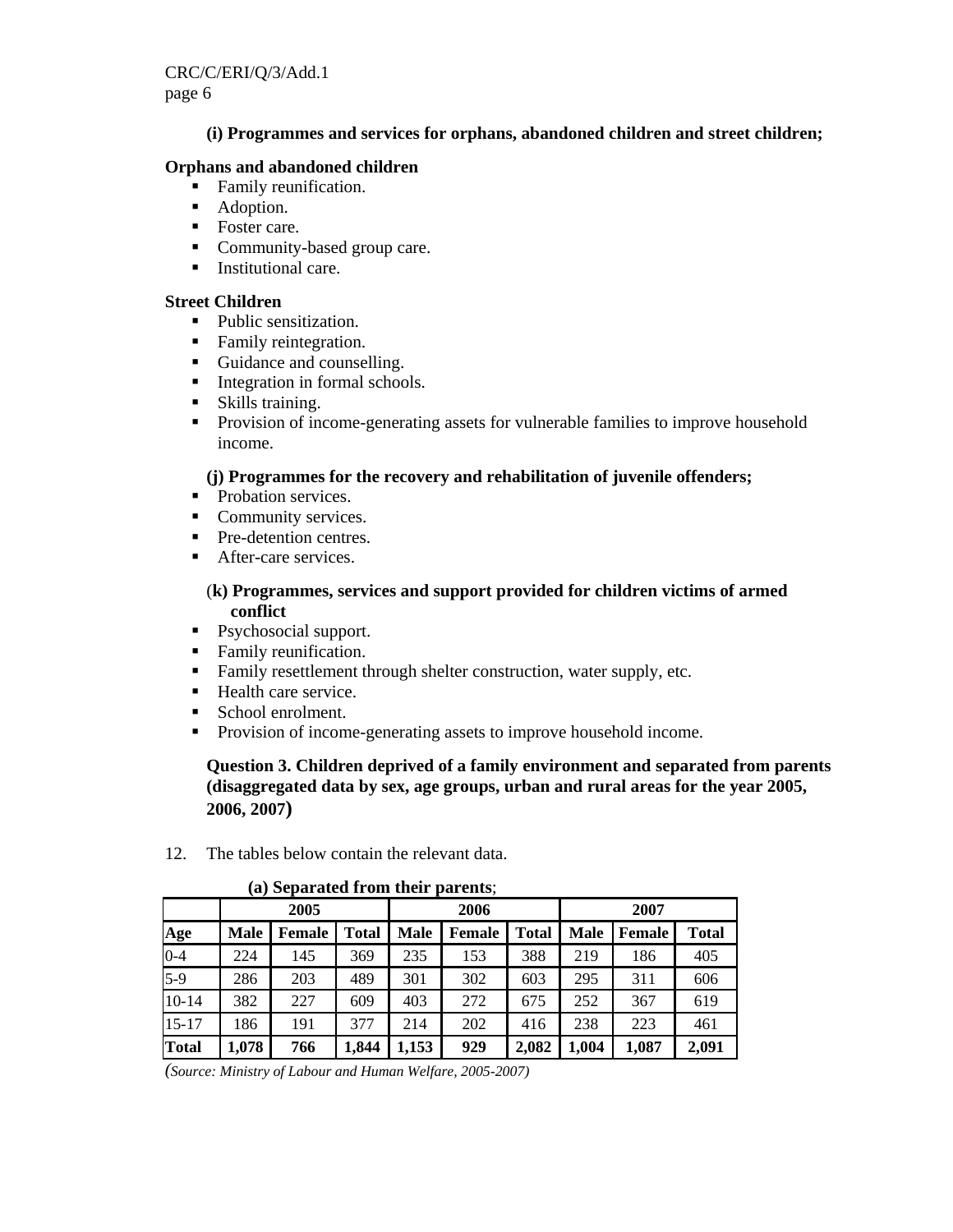|              |             | 2005          |              |             | 2006          |              | 2007 |               |              |  |
|--------------|-------------|---------------|--------------|-------------|---------------|--------------|------|---------------|--------------|--|
| Age          | <b>Male</b> | <b>Female</b> | <b>Total</b> | <b>Male</b> | <b>Female</b> | <b>Total</b> | Male | <b>Female</b> | <b>Total</b> |  |
| $0 - 4$      | 192         | 133           | 325          | 78          | 69            | 147          | 102  | 104           | 206          |  |
| $5-9$        | 255         | 240           | 495          | 385         | 363           | 748          | 332  | 367           | 699          |  |
| $10-14$      | 184         | 147           | 331          | 201         | 208           | 409          | 127  | 135           | 262          |  |
| $15 - 17$    | 91          | 99            | 190          | 60          | 47            | 107          | 71   | 57            | 128          |  |
| <b>Total</b> | 722         | 619           | 1,341        | 724         | 687           | 1,411        | 632  | 663           | 1,295        |  |

### **Reunified with extended families**

*( Source: Ministry of Labour and Human Welfare, 2005-2007)* 

|           | 2005        |        |              | 2006        |               |              | 2007        |               |       |
|-----------|-------------|--------|--------------|-------------|---------------|--------------|-------------|---------------|-------|
| Age       | <b>Male</b> | Female | <b>Total</b> | <b>Male</b> | <b>Female</b> | <b>Total</b> | <b>Male</b> | <b>Female</b> | Total |
| $0 - 4$   |             | -      |              |             | 6             | 9            | 4           |               | 11    |
| $5-9$     | 20          | 15     | 35           | 15          | 18            | 33           | 14          | 21            | 35    |
| $10 - 14$ | 24          | 19     | 43           | 33          | 12            | 45           | 23          | 19            | 42    |
| $15 - 17$ | 18          | 12     | 30           | 20          | 15            | 35           | 28          | 10            | 38    |
| Total     | 62          | 46     | 108          | 71          | 51            | 122          | 69          | 57            | 126   |

#### **Placed in group homes**

*(Source: Ministry of Labour and Human Welfare, 2005-2007)* 

#### **(b) Placed in institutions;**

|              |             | 2005          |              |             | 2006          |              | 2007        |                |              |
|--------------|-------------|---------------|--------------|-------------|---------------|--------------|-------------|----------------|--------------|
| Age          | <b>Male</b> | <b>Female</b> | <b>Total</b> | <b>Male</b> | <b>Female</b> | <b>Total</b> | <b>Male</b> | Female         | <b>Total</b> |
| $0 - 4$      | 9           |               | 16           | 8           | 6             | 14           |             |                | 12           |
| $5-9$        | 12          | 10            | 22           |             | 9             | 16           | 8           | 6              | 14           |
| $10 - 14$    | 13          | 8             | 21           | 14          |               | 19           | 6           | $\overline{4}$ | 10           |
| $15 - 17$    | 11          | 9             | 20           |             | 4             | 11           |             | $\overline{2}$ |              |
| <b>Total</b> | 45          | 34            | 79           | 36          | 24            | 60           | 26          | 19             | 45           |

*(Source: Ministry of Labour and Human Welfare, 2005-2007)* 

### **(c) Placed with foster families;**

|              |             | 2005   |              |             | 2006   |    | 2007 |                               |              |
|--------------|-------------|--------|--------------|-------------|--------|----|------|-------------------------------|--------------|
| Age          | <b>Male</b> | Female | <b>Total</b> | <b>Male</b> | Female |    |      | <b>Total   Males   Female</b> | <b>Total</b> |
| $0 - 4$      |             |        | 4            |             |        | 3  |      |                               |              |
| $5-9$        |             | 6      | 11           | 6           | 10     | 16 |      |                               |              |
| $10 - 14$    |             |        | 6            |             |        | 4  |      | 11                            | 20           |
| $15 - 17$    | 2           |        |              | ◠           | 6      | 8  |      |                               | 11           |
| <b>Total</b> | 11          | 17     | 28           | 13          | 18     | 31 | 23   | 19                            | 42           |

*(Source: Ministry of Labour and Human Welfare, 2005-2007)*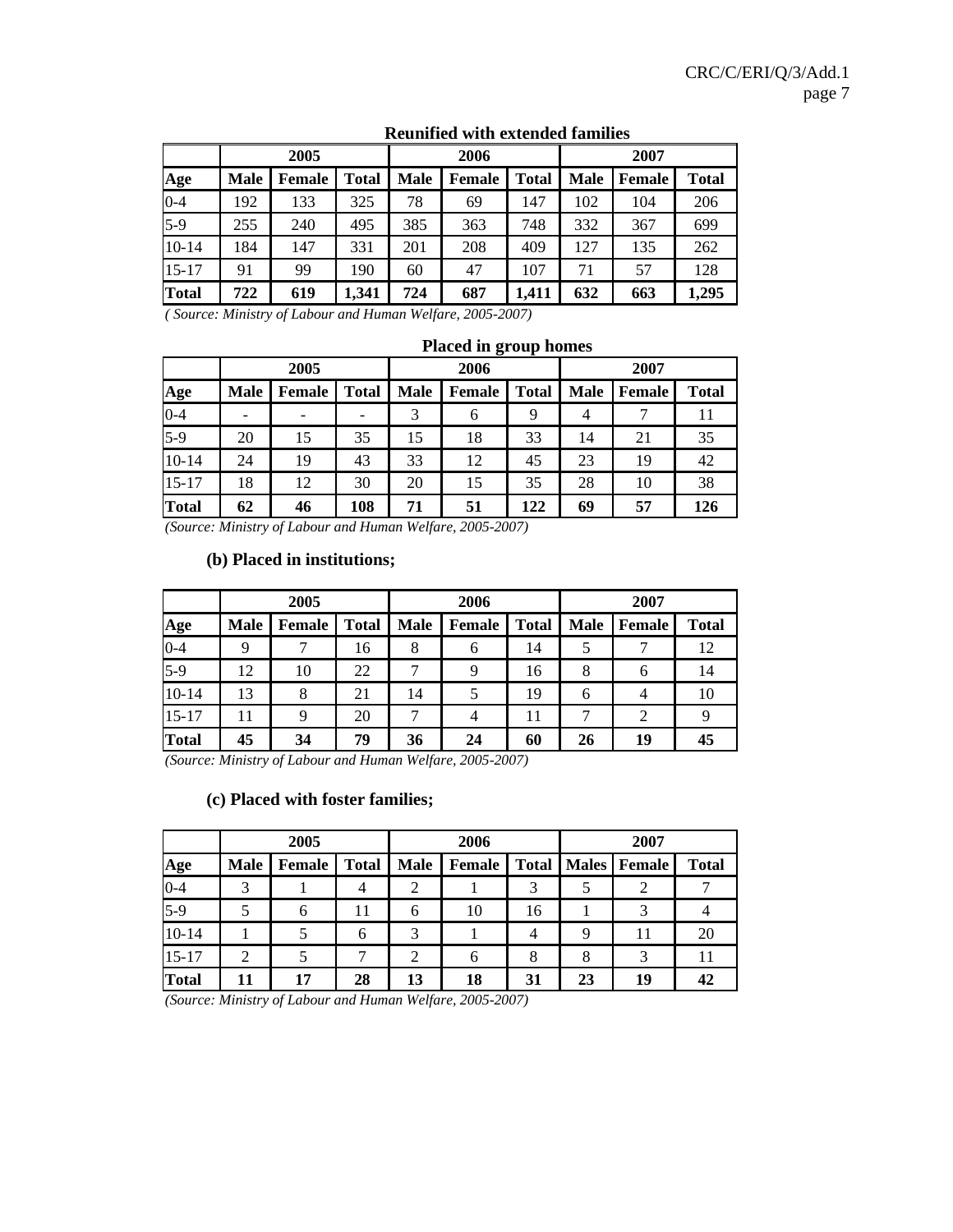|              |             | 2005          |              |             | 2006   |   | 2007                          |              |
|--------------|-------------|---------------|--------------|-------------|--------|---|-------------------------------|--------------|
| Age          | <b>Male</b> | <b>Female</b> | <b>Total</b> | <b>Male</b> | Female |   | <b>Total   Males   Female</b> | <b>Total</b> |
| year         |             |               |              |             |        | - |                               |              |
| $1-4$        |             |               |              |             |        |   |                               |              |
| <b>Total</b> |             |               |              |             |        |   |                               |              |

### **(d) Adopted domestically or through intercountry adoptions**

*(Source: Ministry of Labour and Human Welfare, 2005-2007)* 

#### **Question 4. Number of children with disabilities (Disaggregated by sex and age)**

13 The tables below contain the relevant data.

# **2005 2006 2007 Age Male Female Total Male Female Total Male Female Total**  0-4 | 404 | 242 | 646 | 317 | 150 | 467 | 228 | 157 | 385 5-9 4,455 2,803 7,258 4,604 3,069 7,673 4,585 3,241 7,826 10-14 | 5,921 | 3,449 | 9,370 | 5,813 | 3,876 | 9,689 | 5,627 | 4,256 | 9,883 15-17 | 3,521 | 2,325 | 5,846 | 3,757 | 2,506 | 6,263 | 3,732 | 2,670 | 6,402 **Total 14,301 8,819 23,120 14,491 9,601 24,092 14,172 10,324 24,496**

#### **(a) Living with their families;**

*(Source: Ministry of Labour and Human Welfare, 2005-2007)* 

|              | 2005        |               |              |             | 2006          |              |             | 2007   |              |  |
|--------------|-------------|---------------|--------------|-------------|---------------|--------------|-------------|--------|--------------|--|
| Age          | <b>Male</b> | <b>Female</b> | <b>Total</b> | <b>Male</b> | <b>Female</b> | <b>Total</b> | <b>Male</b> | Female | <b>Total</b> |  |
| $0 - 4$      | 4           |               |              | 6           |               | 8            |             |        |              |  |
| $5-9$        | 32          | 14            | 46           | 22          | 10            | 32           | 18          | 8      | 26           |  |
| $10 - 14$    | 70          | 49            | 119          | 68          | 47            | 115          | 63          | 41     | 104          |  |
| $15 - 17$    | 51          | 42            | 93           | 57          | 39            | 96           | 42          | 34     | 76           |  |
| <b>Total</b> | 157         | 106           | 263          | 153         | 98            | 251          | 126         | 85     | 211          |  |

#### **(b) Living in institutions;**

*(Source: Ministry of Labour and Human Welfare, 2005-2007).* 

#### **(c) Placed with foster care;**

|              |             | 2005                     |              |             | 2006          |                |             |               |              |
|--------------|-------------|--------------------------|--------------|-------------|---------------|----------------|-------------|---------------|--------------|
| Age          | <b>Male</b> | <b>Female</b>            | <b>Total</b> | <b>Male</b> | <b>Female</b> | <b>Total</b>   | <b>Male</b> | <b>Female</b> | <b>Total</b> |
| $0 - 4$      |             | $\overline{\phantom{a}}$ |              |             |               |                | 2           |               | 2            |
| $5-9$        |             |                          |              |             |               |                |             |               |              |
| $10 - 14$    |             | 2                        | 2            |             |               | $\overline{2}$ | 3           |               |              |
| $15 - 17$    |             |                          | 2            |             | $\mathcal{D}$ | 3              |             |               |              |
| <b>Total</b> |             | 6                        | 10           |             | 8             | 13             | Q           | −             | 16           |

*(Source: Ministry of Labour and Human Welfare, 2005-2007)*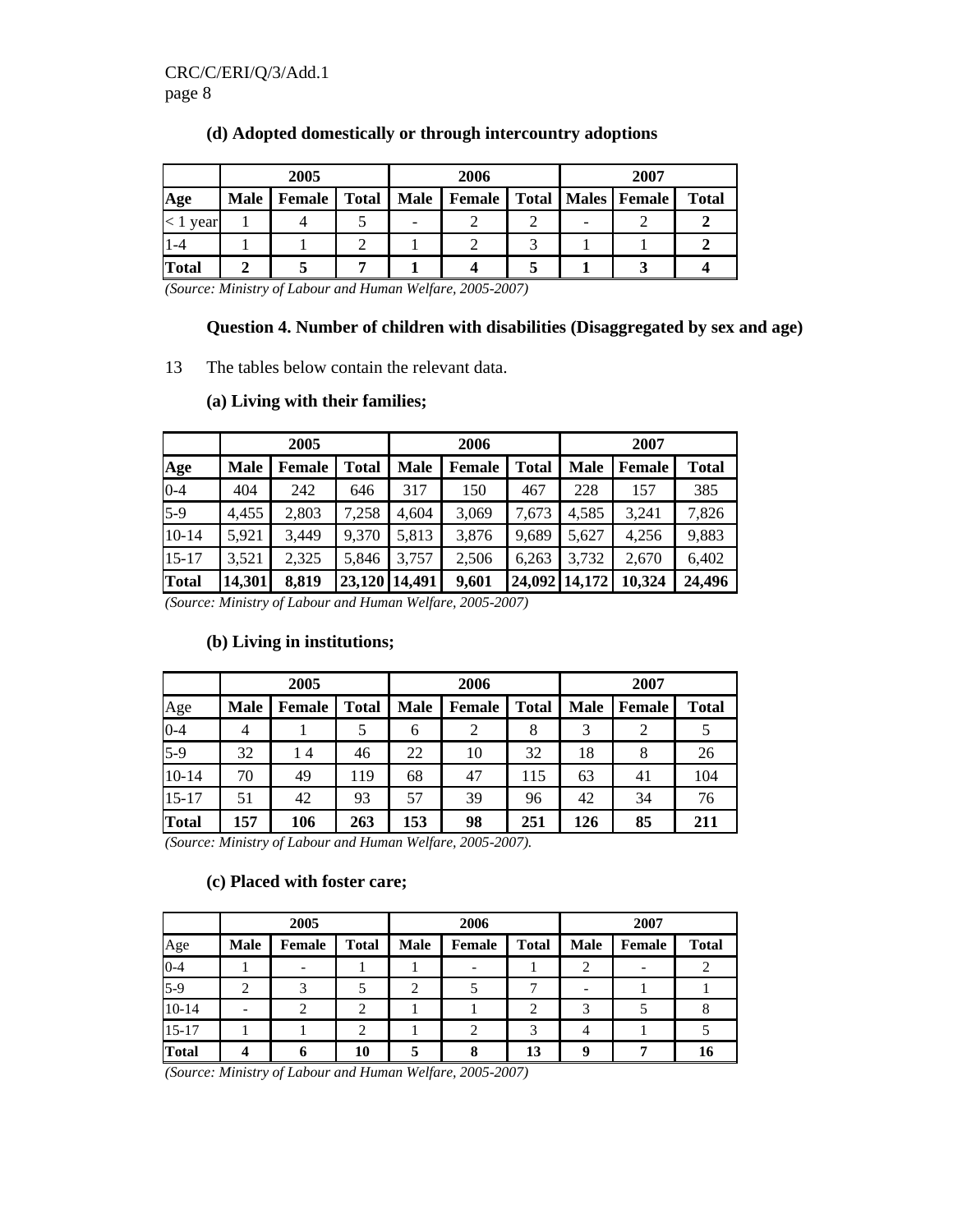#### **(d) Attending regular schools, 2006/07;**

|              | 2007        |               |              |  |  |  |  |  |
|--------------|-------------|---------------|--------------|--|--|--|--|--|
| Age          | <b>Male</b> | <b>Female</b> | <b>Total</b> |  |  |  |  |  |
| $0-4$        |             |               | 13           |  |  |  |  |  |
| $5-9$        | 1,907       | 1,547         | 3,454        |  |  |  |  |  |
| $10-14$      | 4,053       | 3,201         | 7,254        |  |  |  |  |  |
| $15 - 17$    | 2,158       | 1,115         | 3,273        |  |  |  |  |  |
| <b>Total</b> | 8,126       | 5868          | 13,994       |  |  |  |  |  |

*(Source: Ministry of Education, 2006-2007)* 

#### **(e) Attending special schools, 2005/06 and 2006/07;**

|                  |                                                     | School |                                                  |      |        |       |  |  |
|------------------|-----------------------------------------------------|--------|--------------------------------------------------|------|--------|-------|--|--|
| Academic<br>year | Abraha Bahta school for the blind<br>$(Grades 1-5)$ |        | Evangelical schools for<br>the deaf (Grades 1-5) |      |        |       |  |  |
|                  | Male                                                | Female | Total                                            | Male | Female | Total |  |  |
| 2005/06          | 48                                                  | 19     | 67                                               | 86   | 54     | 140   |  |  |
| 2006/07          | 47                                                  | 22     | 69                                               | 89   | 46     | 135   |  |  |
| <b>Total</b>     | 95                                                  | 41     | 136                                              | 175  | 100    | 275   |  |  |

*(Source: Ministry of Education, 2006-2007)* 

#### **(f) Children with disabilities not attending school**

14. No data for children with disabilities not attending school are available.

### **Question 5. Health disaggregated data by sex, age groups on:**

#### **(a) Rates of neonatal, infant and child mortality;**

15. The tables below contain the relevant data.

| Number of deaths per 1000 live<br><b>births</b> | 2005 | 2006 | 2007 |
|-------------------------------------------------|------|------|------|
| Infant mortality                                | 48   | 30   | 30   |
| Under-five mortality                            |      | 82   | 82   |

*(Source: Ministry of Health, 2005-2007)* 

#### **(b) Rates of immunization under one year of age;**

| $\cdots$<br><b>Vaccine</b> | 2005 | $-5.7$<br>2006 | 2007 |
|----------------------------|------|----------------|------|
| <b>BCG</b>                 | 20.0 | 62.4           | 66.7 |
| <b>OPVO</b>                | 84.4 | 83.5           | 84.5 |
| <b>OPTHB1</b>              | 84.5 | 85.2           | 85.5 |
| <b>OPTHB2</b>              | 83.4 | 84.5           | 85   |
| OPTHB3                     | 78.1 | 78.2           | 73   |
| <b>Measles</b>             | 73.9 | 76.3           | 76   |
| <b>Fully immunized</b>     | 73.8 | 78.4           | 78.5 |

*(Source: Ministry of Health, 2005-2007)*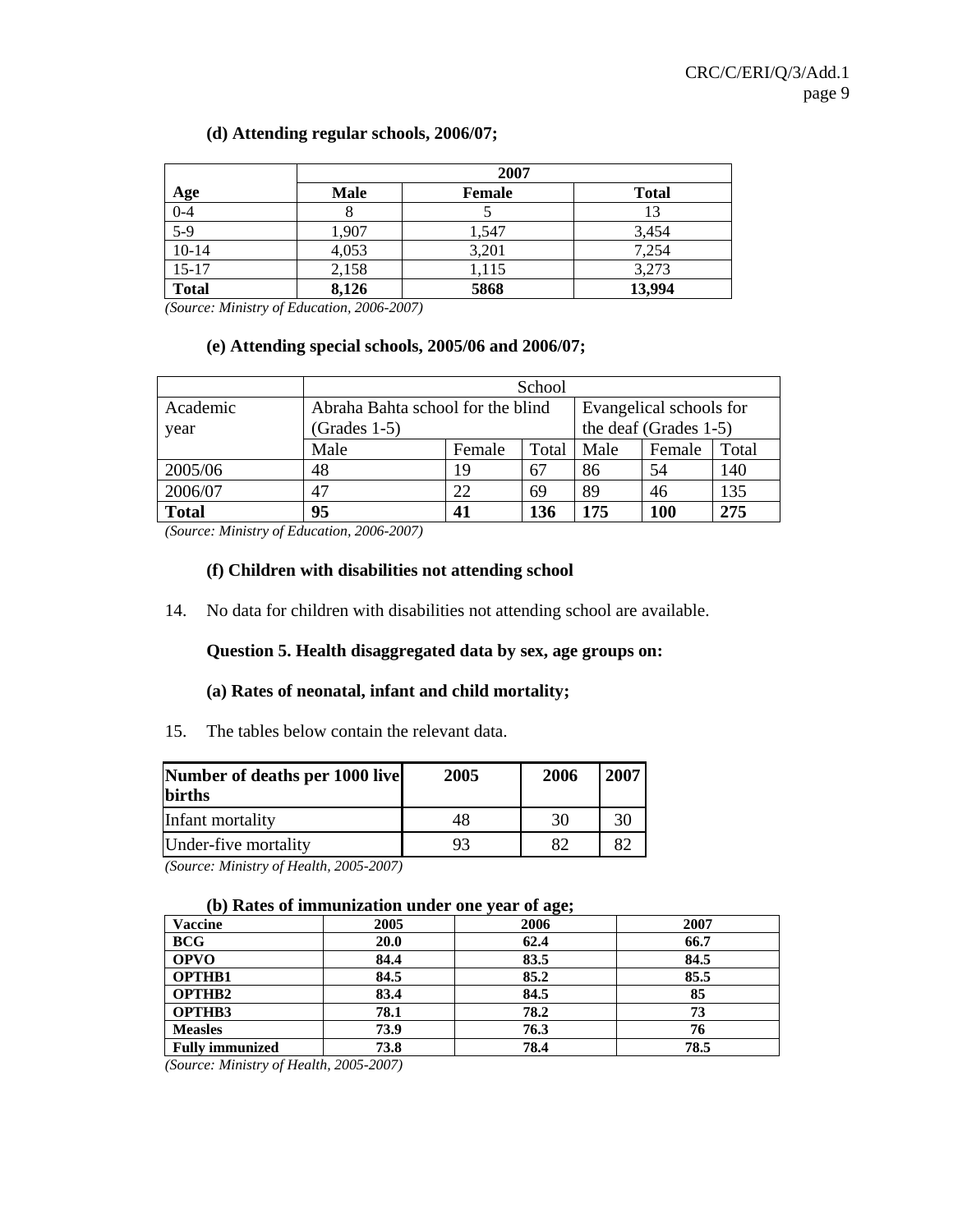16. On average, the immunization coverage rate in rural and urban settings is 70 per cent and over 85 per cent, respectively.

| <b>Measurement</b>    | Wasted           | <b>Stunted</b> | Underweight |
|-----------------------|------------------|----------------|-------------|
| Weight for            | $11.5\% -21.5\%$ | -              |             |
| height                |                  |                |             |
| <b>Height for age</b> | -                | 38%-40%        |             |
| Weight for age        | -                | -              | 45%-55%     |

### **(c) Rates of malnutrition;**

*(Source: Ministry of Health, 2005-2007)* 

### **(d) Adolescent health, including early pregnancy and sexually transmitted infections (STIs) and mental health;**

17. Data are not available on adolescent health including early pregnancy and sexually transmitted infections (STIs) and mental health, as surveys have not been conducted during 2005-2007. However, an adolescent Health Policy has been formulated and a strategic plan is in place. Surveys on adolescent health including early pregnancy, sexually transmitted diseases and mental health will be conducted in August 2008.

### **(e) Disaggregated statistical data on maternal mortality;**

18. No disaggregated data are available on maternal mortality as demographic and health survey has not been carried out during 2005-2007. However, according to the community-based survey conducted by Dr. Mismay Gebrehiwet, the current estimate of maternal mortality rate is 752/100,000. It is planned to conduct a demographic and health survey in the second quarter of 2008.

### **Question 6. Child abuse (disaggregated data by age, sex, and type)**

19. Child abuse occurs in three forms. These are physical and psychological maltreatment, abandonment and neglect, as well as sexual abuse. Hence, the tables below show the number of children abused during 2005-2007, reports hat have resulted either in court decisions with additional information, or in counselling provided to victims of violence.

|           | 2005        |        |              | 2006           |        |              | 2007        |        |              |
|-----------|-------------|--------|--------------|----------------|--------|--------------|-------------|--------|--------------|
| Age       | <b>Male</b> | Female | <b>Total</b> | <b>Male</b>    | Female | <b>Total</b> | <b>Male</b> | Female | <b>Total</b> |
| $7-9$     | 2           | 3      | 5            |                |        | 2            |             |        | 2            |
| $10-12$   | ⇁           | 9      | 16           | $\overline{c}$ | 5      | 7            |             | 4      | 5            |
| $13 - 15$ | 78          | 85     | 163          | 64             | 69     | 133          | 60          | 64     | 124          |
| $16-17$   | 69          | 74     | 143          | 39             | 43     | 82           | 46          | 48     | 94           |
| Total     | 156         | 171    | 327          | 106            | 118    | 224          | 108         | 117    | 225          |

#### **(a) Number of reported child abuse cases;**

*(Source: Police Eritrea, 2005-2007)*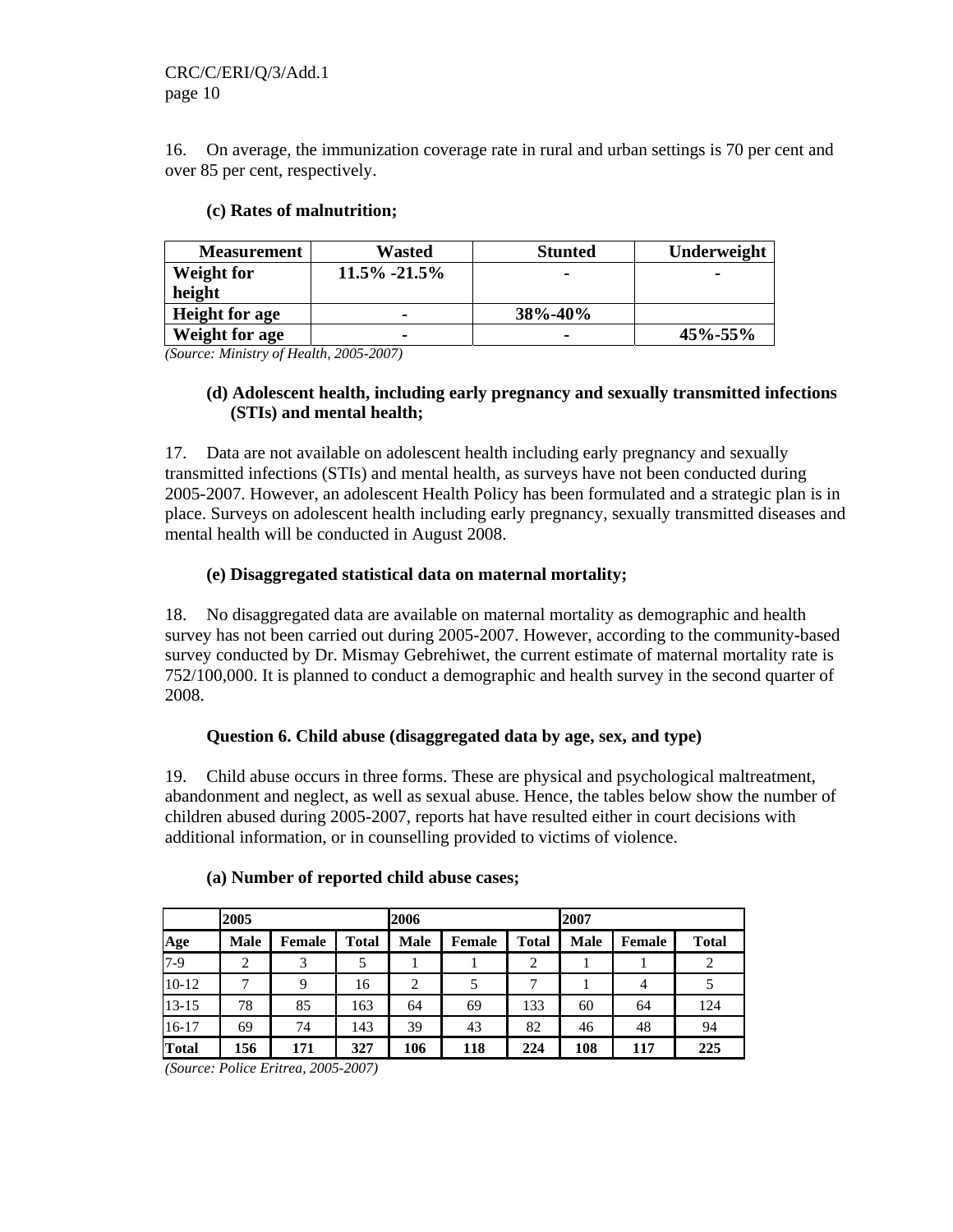|              | 2005        |               |              |             | 2006          |                |             | 2007          |              |  |
|--------------|-------------|---------------|--------------|-------------|---------------|----------------|-------------|---------------|--------------|--|
| Age          | <b>Male</b> | <b>Female</b> | <b>Total</b> | <b>Male</b> | <b>Female</b> | <b>Total</b>   | <b>Male</b> | <b>Female</b> | <b>Total</b> |  |
| $7-9$        |             |               | 2            |             |               | $\overline{2}$ |             |               |              |  |
| $10 - 12$    | 2           | 3             | 5            |             | 2             | 3              |             |               |              |  |
| $13 - 15$    | 15          | 22            | 37           | 9           | 14            | 23             | 8           | 12            | 20           |  |
| $16 - 17$    | 18          | 21            | 39           | 12          | 13            | 25             | 10          | 11            | 21           |  |
| <b>Total</b> | 36          | 47            | 83           | 23          | 30            | 53             | 20          | 24            | 44           |  |

### **(b) Number of reports that have resulted in court decisions with additional information;**

*(Source: Police Eritrea, 2005-2007)* 

### **(c) Number of child victims that have received counselling and assistance in recovery;**

|              | 2005        |               |              | 2006        |               |              | 2007        |          |              |
|--------------|-------------|---------------|--------------|-------------|---------------|--------------|-------------|----------|--------------|
| Age          | <b>Male</b> | <b>Female</b> | <b>Total</b> | <b>Male</b> | <b>Female</b> | <b>Total</b> | <b>Male</b> | l Female | <b>Total</b> |
| $7-9$        |             |               | 2            |             |               | 2            |             |          |              |
| $10 - 12$    |             | 2             | 3            |             | 3             | 4            | 2           |          | 3            |
| $13 - 15$    | 9           | 14            | 23           |             | 14            | 21           | 12          | 17       | 29           |
| $16-17$      | 12          | 18            | 30           | 15          | 18            | 33           | 11          | 14       | 25           |
| <b>Total</b> | 23          | 35            | 58           | 24          | 36            | 60           | 26          | 33       | 59           |

*(Source: Police Eritrea, 2005-2007)* 

### **Question 7. Education (Disaggregated statistical data) on:**

20. Disaggregated data on Education for 2004/05 has been provided in the second and third periodic report.

#### **(a) Rates of literacy;**

| Literacy participants enrolled and completed in 2005/2006 |  |
|-----------------------------------------------------------|--|
|-----------------------------------------------------------|--|

|         |             | <b>Participants Enrolled</b>                  |       | <b>Participants completed</b><br><b>Total</b><br><b>Male</b><br>Female<br>8.037<br>89.<br>.752 |  |  |               |
|---------|-------------|-----------------------------------------------|-------|------------------------------------------------------------------------------------------------|--|--|---------------|
| Year    | <b>Male</b> | Female                                        | Total |                                                                                                |  |  | $\frac{6}{9}$ |
| 2005/06 | 0.189       | 91.548                                        |       |                                                                                                |  |  | 88.2          |
| $\sim$  |             | $\mathbf{a} \mathbf{a} \mathbf{a} \mathbf{b}$ |       |                                                                                                |  |  |               |

*(Source: Ministry of Education, 2006)* 

21. Data for the academic year 2006-2007 has not been processed. Disaggregated data by age is not available.

### **(b) Rate of enrolment in pre-primary schools, primary schools, secondary schools and in non-formal or complementary education programmes;**

#### **(i)** *Pre-primary Education*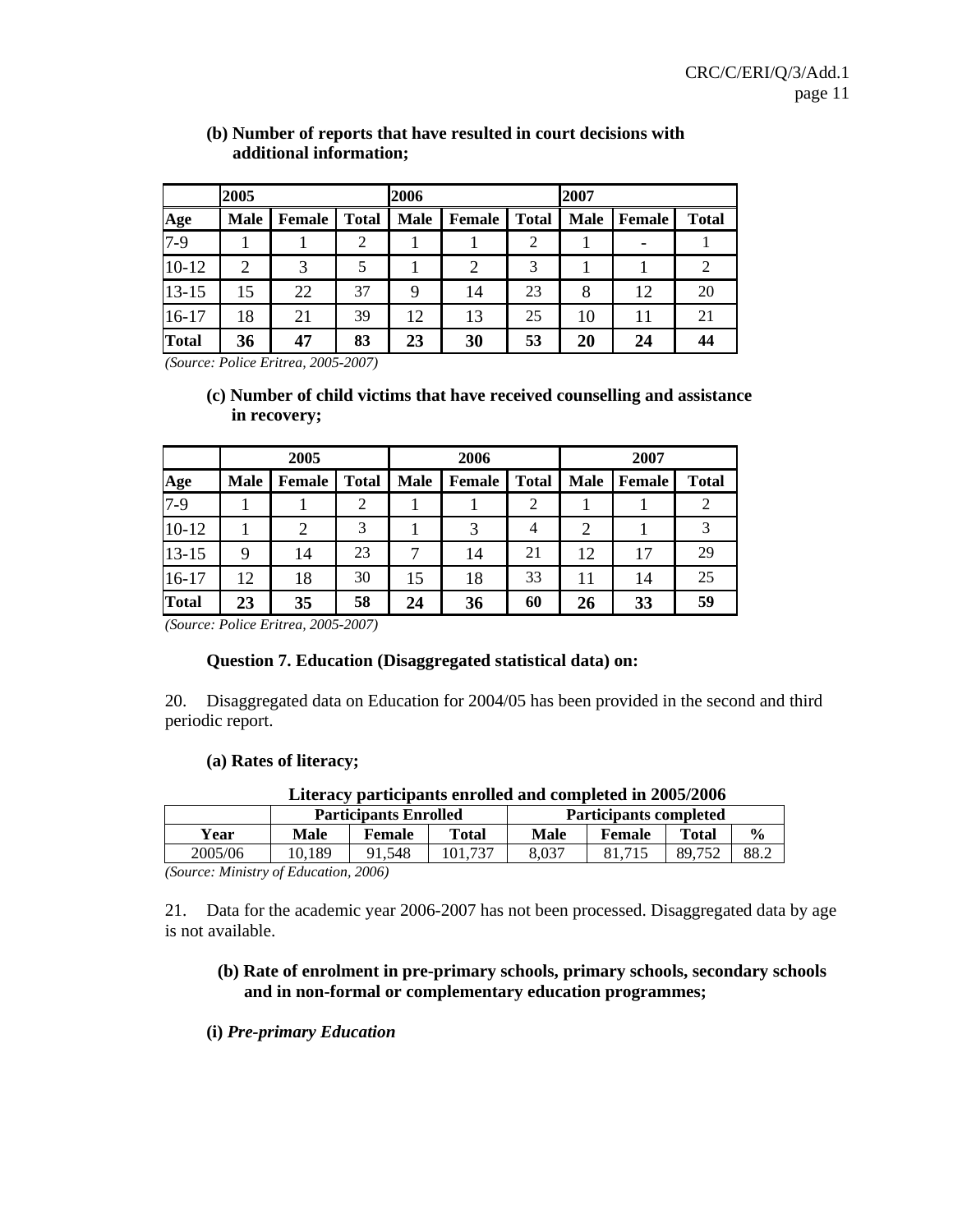|                |        |        | 2005/06 |              | 2006/07 |        |              |        |
|----------------|--------|--------|---------|--------------|---------|--------|--------------|--------|
| Ownership      | Urban  |        |         | <b>Rural</b> | Urban   |        | <b>Rural</b> |        |
|                | Female | Total  | Female  | Total        | Female  | Total  | Female       | Total  |
| Government     | 2529   | 5017   | 7537    | 14795        | 2566    | 5371   | 7471         | 15199  |
| <b>Mission</b> | 3245   | 6550   | 788     | 1531         | 3298    | 6695   | 790          | 1579   |
| Private        | 559    | 1237   | 199     | 382          | 1257    | 2671   | 185          | 426    |
| Local          | 1699   | 3532   | 928     | 1699         | 1747    | 3183   | 684          | 1395   |
| Community      |        |        |         |              |         |        |              |        |
| Foreign        | 320    | 631    |         |              | 239     | 524    |              |        |
| Community      |        |        |         |              |         |        |              |        |
| Awkaf          | 93     | 195    |         |              | 103     | 220    |              |        |
| <b>Total</b>   | 8,445  | 17,162 | 9,452   | 1,8407       | 9,210   | 18,664 | 9,130        | 18,599 |

**Pre-primary Enrolment: Gender and Ownership, 2005/06 and 2006/07** 

**(***Source: Ministry of Education, 2006-2007)* 

|  | Pre-primary: Gross enrolment and net enrolment ratios, 2005/2006 and 2006/2007 |
|--|--------------------------------------------------------------------------------|
|  |                                                                                |

|               |             | GER           |              | NER         |        |              |  |
|---------------|-------------|---------------|--------------|-------------|--------|--------------|--|
| Academic vear | <b>Male</b> | <b>Female</b> | <b>Total</b> | <b>Male</b> | Female | <b>Total</b> |  |
| 2005/06       | 18.9        | 21.0          | 19.9         | l4.0        | 13.1   | 14.9         |  |
| 2006/07       | າ 1         | 22.4          | 22.0         | 4.6         | l 5.0  | 14.8         |  |

 *Source: Ministry of Education, 2006-2007)* 

#### **(ii)** *Primary/Basic Education*

#### **Basic Education: Gross Enrolment Ratio (GER) and Net Enrolment Ratio (NER) by Gender, in 2005/06 and 2006/7**

|         |      | <b>Elementary</b> |      |      |            |      |      |            |      | <b>Middle</b> |            |      |  |
|---------|------|-------------------|------|------|------------|------|------|------------|------|---------------|------------|------|--|
| Year    | GER  |                   |      |      | <b>NER</b> |      |      | <b>GER</b> |      |               | <b>NER</b> |      |  |
|         | Tot  | M                 | F    | Tot  | M          |      | Tot  | M          | F    | Tot           | M          | F    |  |
| 2005/06 | 70 2 | 75.               | 64.8 | 52.5 | 54.5       | 50.3 | 49.4 | 59.9       | 38.8 | ററ            |            | 19.8 |  |
| 2006/07 | 66.  | 70.4              | 62.  | 50.0 | ن. د ت     | 48.4 | 45.  |            | 38.9 | $\cap$        | . ل.       |      |  |

*(Source: Ministry of Education, 2006-2007)* 

### **(c) Percentage of children completing primary and middle school 2005/06 & 2006/07;**

| Academic |      | <b>Elementary</b> |       | <b>Middle</b> |             |             |  |
|----------|------|-------------------|-------|---------------|-------------|-------------|--|
| Year     | Male | Female            | Total |               | Female      | Total       |  |
| 2005/06  | 79.2 | 83.5              | 81    |               | 90.7        | 79.4        |  |
| 2006/07  | റി   | 85.0              | 83.4  | Q<br>81.'     | റെ<br>. ، ک | റെ ാ<br>ن ک |  |

*(Source: Ministry of Education, 2006-2007)* 

#### **(d) Number and percentage of dropouts and repetition Basic Education: Flow rates by gender, 2005/2006 and 2006/07**

| Academic |            |      | Dropout% |              |      | <b>Repetition%</b> |       | <b>Promotion%</b> |      |        |  |
|----------|------------|------|----------|--------------|------|--------------------|-------|-------------------|------|--------|--|
| Year     | Levels     | Male | Fem.     | <b>Total</b> | Male | Fem.               | Total | Male              | Fem. | Total. |  |
| 2005/06  | Elementary | 8.9  | 5.5      | 7.4          | 15.7 | 6.0                | 15.8  | 75.3              | 78.6 | 76.8   |  |
|          | Middle     | 21.9 | 9.9      | 17.2         | 13.4 | 12.1               | 12.9  | 70.6              | 85.2 | 76.7   |  |
| 2006/07  | Elementary | 5.5  | 4.2      | 4.9          | 16.1 | 14.3               | 15.3  | 78.3              | 81.3 | 79.7   |  |
|          | Middle     | ⇁    | 5.6      | 6.8          | 15.9 | 20.2               | 17.8  | 76.3              | 74.1 | 75.3   |  |

*(Source: Ministry of Education, 2006-2007)*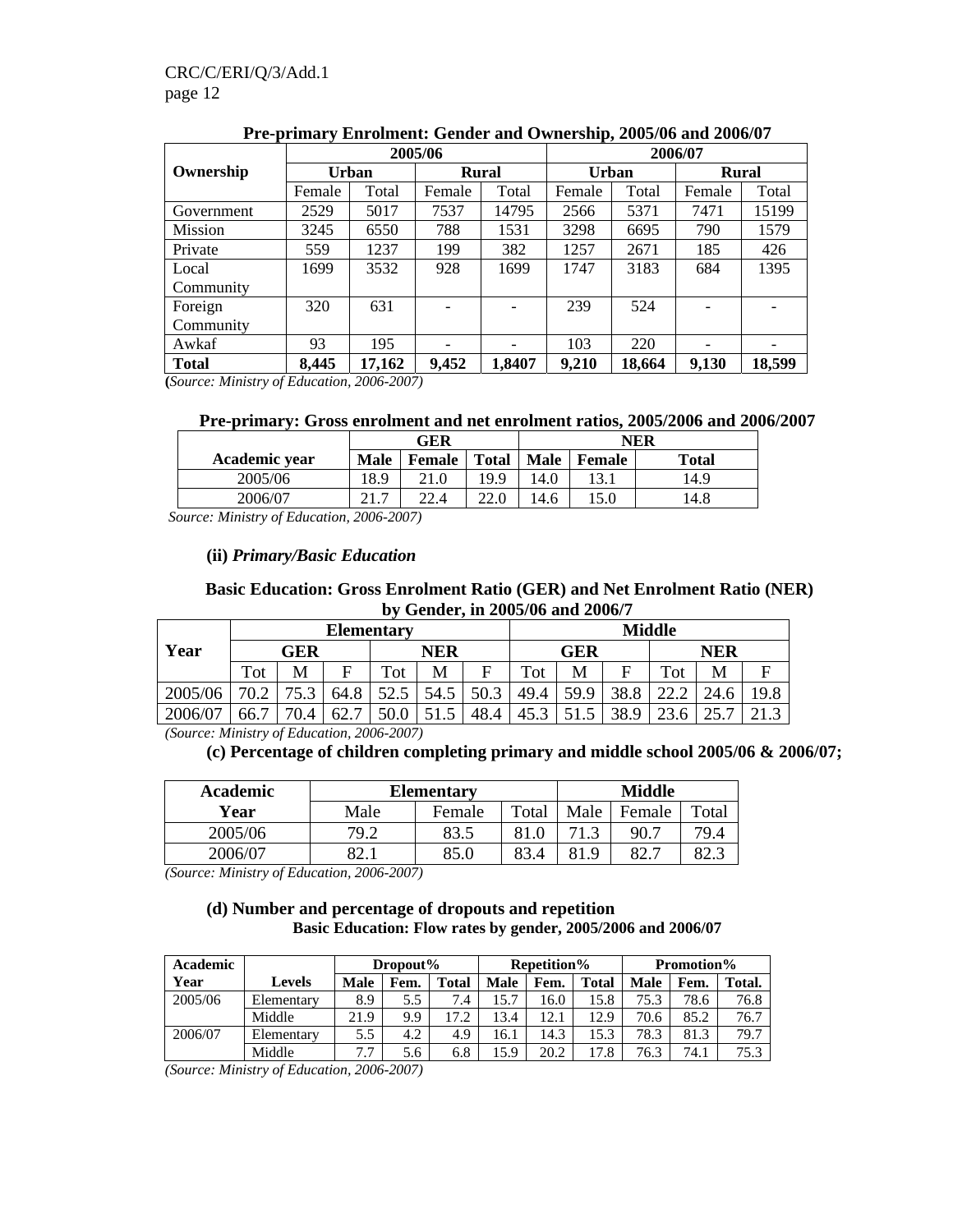#### **(e) Ratio teacher per children and number of children per class**

| Levels     | 2005/06 | 2006/07 |
|------------|---------|---------|
| Elementary |         |         |
| Middle     | 59      |         |
| Secondary  |         |         |

#### **Pupil/Teacher Ratio, 2005/06 and 2006/07**

*(Source: Ministry of Education, 2006-2007)* 

| <b>Levels</b> |      | 2005/06       |             |        | 2006/07      |    |
|---------------|------|---------------|-------------|--------|--------------|----|
|               | Male | <b>Female</b> | <b>Male</b> | Female | <b>Total</b> |    |
| Elementary    | 29   | 23            | 52          | 33     | $2^{\prime}$ | 60 |
| Middle        | 39   | 24            | 63          | 39     | 28           | 6  |
| Secondary     | 4U   | າາ            | 62          | 52     | 34           | 61 |

#### **Number of children per class 2005/06 and 2006/07**

*(Source: Ministry of Education, 2006-2007)* 

#### **Question 8. Disaggregated data on drug use and alcohol, tobacco and other substance abuse**

22. The rate of prevalence of alcohol consumption by sex and age group and **of** daily tobacco smoking by sex and age group for the year 2005 were provided in the second and third periodic report.. However, data for the years 2006-2007 are not available

#### **Question 9. Disaggregated Statistical Data on the Number of Children:**

23. The tables below contain the relevant data.

#### **(a) Infected by HIV/AIDS;**

|              |             | 2005          |              |             | 2006          |              | 2007        |        |              |  |
|--------------|-------------|---------------|--------------|-------------|---------------|--------------|-------------|--------|--------------|--|
| Age<br>Group | <b>Male</b> | <b>Female</b> | <b>Total</b> | <b>Male</b> | <b>Female</b> | <b>Total</b> | <b>Male</b> | Female | <b>Total</b> |  |
| $0 - 4$      | 14          | 6             | 20           | 28          | 11            | 39           | 56          | 38     | 94           |  |
| $5-9$        | 12          | 20            | 32           | 34          | 41            | 75           | 94          | 108    | 202          |  |
| $10 - 14$    |             |               | 2            | 23          | 26            | 49           | 76          | 80     | 156          |  |
| $15 - 17$    |             |               |              | 11          | 9             | 20           | 18          | 24     | 42           |  |
| <b>Total</b> | 27          | 28            | 55           | 96          | 87            | 183          | 244         | 250    | 494          |  |

*( Source: Ministry of Labour and Human Welfare, 2005-2007)*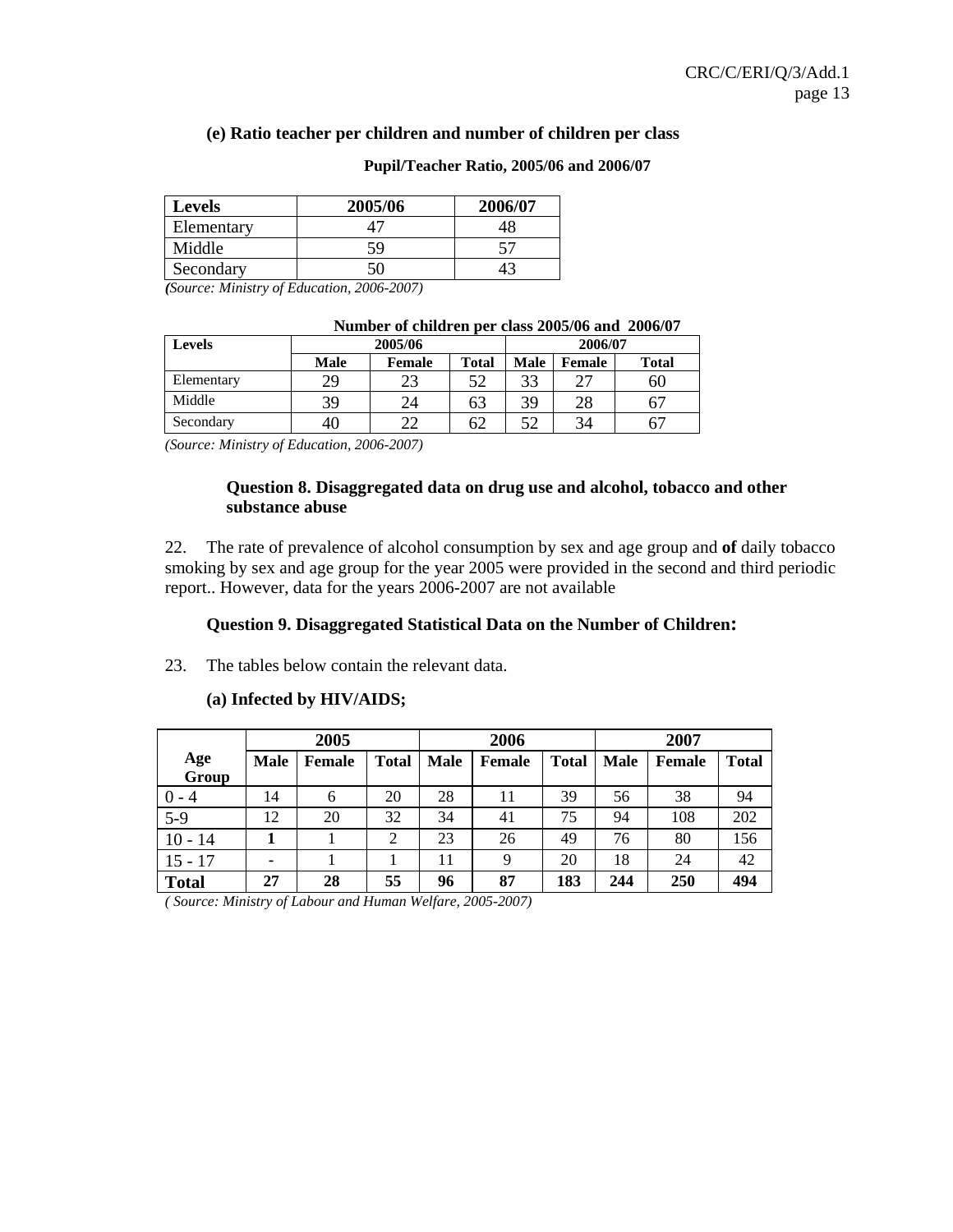### **(b) Affected HIV/AIDS;**

|              |             | 2005          |              |             | 2006          |              | 2007        |               |              |  |
|--------------|-------------|---------------|--------------|-------------|---------------|--------------|-------------|---------------|--------------|--|
| Age<br>Group | <b>Male</b> | <b>Female</b> | <b>Total</b> | <b>Male</b> | <b>Female</b> | <b>Total</b> | <b>Male</b> | <b>Female</b> | <b>Total</b> |  |
| $0 - 4$      | 290         | 296           | 586          | 256         | 268           | 524          | 223         | 232           | 455          |  |
| $5-9$        | 698         | 699           | 1.397        | 947         | 895           | 1,842        | 747         | 826           | 1,573        |  |
|              |             |               |              |             |               |              |             |               |              |  |
| $10 - 14$    | 892         | 856           | 1,748        | 887         | 894           | 1,781        | 1,056       | 978           | 2,034        |  |
| $15 - 17$    | 678         | 684           | 1,362        | 929         | 982           | 1,911        | 1.267       | 1,058         | 2,325        |  |
| <b>Total</b> | 2,558       | 2,535         | 5,093        | 3,019       | 3,039         | 6,058        | 3,293       | 3,094         | 6,387        |  |

*(Source: Ministry of Labour and Human Welfare, 2005-2007)* 

#### **(c) Distribution of children heading households due to HIV/AIDS;**

|              |             | 2005          |              |    | 2006        |              | 2007 |             |              |  |
|--------------|-------------|---------------|--------------|----|-------------|--------------|------|-------------|--------------|--|
| Age<br>Group | <b>Male</b> | <b>Female</b> | <b>Total</b> |    | Male Female | <b>Total</b> |      | Male Female | <b>Total</b> |  |
| $10-14$      |             |               | 13           |    |             | 12           | 35   | 23          | 58           |  |
| $15 - 17$    |             |               | 19           | 28 |             | 39           | 23   | 29          | 52           |  |
| <b>Total</b> | 14          | 18            | 32           | 31 | 20          | 51           | 58   | 52          | <b>110</b>   |  |

*( Source: Ministry of Labour and Human Welfare, 2005-2007)* 

#### **(d) Orphans of HIV/AIDS living in extended families;**

|              |             | 2005   |              |             | 2006   |              | 2007        |               |              |  |
|--------------|-------------|--------|--------------|-------------|--------|--------------|-------------|---------------|--------------|--|
| Age<br>Group | <b>Male</b> | Female | <b>Total</b> | <b>Male</b> | Female | <b>Total</b> | <b>Male</b> | <b>Female</b> | <b>Total</b> |  |
| $0 - 4$      | 285         | 298    | 583          | 253         | 265    | 518          | 218         | 227           | 445          |  |
| $5-9$        | 688         | 676    | 1,364        | 936         | 882    | 1,818        | 732         | 816           | 1,548        |  |
| $10 - 14$    | 863         | 836    | 1,699        | 864         | 873    | 1,737        | 987         | 932           | 1,919        |  |
| $15 - 17$    | 623         | 612    | 1,235        | 796         | 837    | 1,633        | 1,034       | 997           | 2,031        |  |
| <b>Total</b> | 2,459       | 2,422  | 4,881        | 2,849       | 2,857  | 5,706        | 2,971       | 2,972         | 5,943        |  |

(*Source: Ministry of Labour and Human Welfare, 2005-2007)* 

#### **Orphans of HIV/AIDS living in institutions**

|              |             | 2005          |              |             | 2006   |              |             | 2007   |              |  |  |
|--------------|-------------|---------------|--------------|-------------|--------|--------------|-------------|--------|--------------|--|--|
| Age          |             |               |              |             |        |              |             |        |              |  |  |
| Group        | <b>Male</b> | <b>Female</b> | <b>Total</b> | <b>Male</b> | Female | <b>Total</b> | <b>Male</b> | Female | <b>Total</b> |  |  |
| $0 - 4$      |             |               |              |             |        | O            |             |        | 13           |  |  |
| $5-9$        |             |               |              |             |        | O            |             |        |              |  |  |
| $10 - 14$    |             |               | ◠            |             |        |              | 4           |        |              |  |  |
| $15 - 17$    |             |               |              |             |        | 12           |             |        |              |  |  |
| <b>Total</b> | 18          |               | 27           | 12          | 17     | 29           | 14          | 18     | 32           |  |  |

*(Source: Ministry of Labour and Human Welfare, 2005-2007)* 

### **Question 10**. **Disaggregated Statistical Data by Age, Sex and Type of Crime**:

24. The tables below contain the relevant data.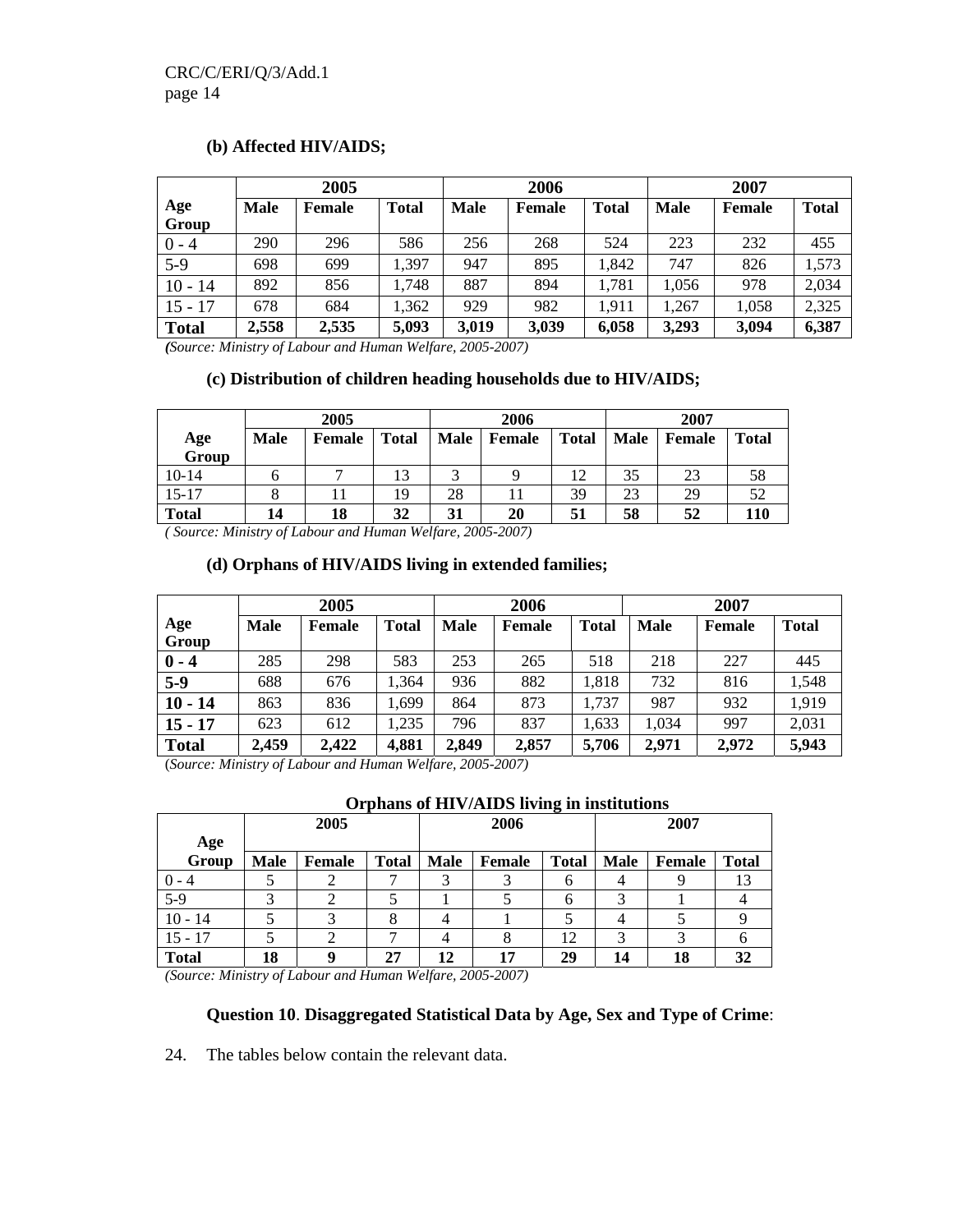|                          | 2005                     |                          |           |                          |           | 2006        |                          |                          |           |                          | 2007    |                |                |                          |           |                          |           |                |
|--------------------------|--------------------------|--------------------------|-----------|--------------------------|-----------|-------------|--------------------------|--------------------------|-----------|--------------------------|---------|----------------|----------------|--------------------------|-----------|--------------------------|-----------|----------------|
| Type of<br>crime/offence | $9-11$                   |                          | $12 - 15$ |                          | $16 - 18$ |             | $9-11$                   |                          | $12 - 15$ |                          | $16-18$ |                | $9-11$         |                          | $12 - 15$ |                          | $16 - 18$ |                |
|                          | M                        | F                        | M         | F                        | M         | $\mathbf F$ | M                        | F                        | M         | $_{\rm F}$               | M       | $_{\rm F}$     | M              | F                        | M         | $_{\rm F}$               | M         | $\mathbf F$    |
| Corruption               |                          |                          |           |                          |           |             |                          |                          |           |                          |         |                |                |                          |           |                          |           |                |
| and                      | $\overline{\phantom{a}}$ |                          |           | $\overline{\phantom{a}}$ | 2         |             |                          | -                        |           | $\overline{\phantom{a}}$ | 6       |                |                | $\overline{\phantom{a}}$ |           | $\overline{\phantom{a}}$ | 7         |                |
| counterfeiting           |                          |                          |           |                          |           |             |                          |                          |           |                          |         |                |                |                          |           |                          |           |                |
| Crime against            |                          |                          |           |                          |           |             |                          |                          |           |                          |         |                |                |                          |           |                          |           |                |
| human life               | 2                        | $\overline{\phantom{a}}$ | 17        | 3                        | 38        | 5           | $\overline{\phantom{a}}$ | $\overline{2}$           | 13        | 4                        | 28      | 5              | 3              | $\overline{\phantom{a}}$ | 32        | 4                        | 37        | $\mathbf{2}$   |
| Crime against            |                          |                          |           |                          |           |             |                          |                          |           |                          |         |                |                |                          |           |                          |           |                |
| property                 | $\mathcal{I}$            | 3                        | 25        | 3                        | 47        | 5           | 15                       |                          | 25        | $\overline{2}$           | 38      | 3              | 41             | $\overline{c}$           | 43        | 4                        | 36        | $\overline{2}$ |
| Sexual                   | $\overline{\phantom{a}}$ |                          | 5         | $\overline{\phantom{a}}$ | 11        |             |                          | $\overline{\phantom{a}}$ | 16        | $\overline{\phantom{0}}$ | 18      | $\overline{c}$ | 12             | $\overline{\phantom{a}}$ | 21        | $\overline{\phantom{a}}$ | 28        |                |
| offence                  |                          |                          |           |                          |           |             |                          |                          |           |                          |         |                |                |                          |           |                          |           |                |
| Illicit                  |                          |                          |           |                          |           |             |                          |                          |           |                          |         |                |                |                          |           |                          |           |                |
| purchase and             |                          |                          |           |                          |           |             |                          |                          |           |                          |         |                |                |                          |           |                          |           |                |
| selling of               | $\overline{\phantom{a}}$ |                          |           | $\overline{\phantom{a}}$ |           |             |                          | $\overline{\phantom{a}}$ | 5         | 3                        | 9       | 4              | $\overline{2}$ | $\overline{\phantom{a}}$ | 12        | $\overline{c}$           | 14        | 3              |
| goods, drugs             |                          |                          |           |                          |           |             |                          |                          |           |                          |         |                |                |                          |           |                          |           |                |
| and arms                 |                          |                          |           |                          |           |             |                          |                          |           |                          |         |                |                |                          |           |                          |           |                |
| Petty offences           | 24                       | 3                        | 53        | 11                       | 67        | 14          | 35                       | 13                       | 42        | 9                        | 38      | 15             | 30             | 7                        | 27        | 9                        | 41        | 20             |
| <b>Total</b>             | 33                       | 6                        | 100       | 17                       | 165       | 25          | 50                       | 16                       | 102       | 18                       | 137     | 30             | 88             | 9                        | 136       | 19                       | 163       | 29             |

### **(a) Persons below 18, who have allegedly committed a crime, reported to the police (2005-2007);**

*(Source: Police Eritrea, 2005-2007)* 

#### **(b) Number of persons 13-18 years charged and sentenced to imprisonment 2005-2007;**

|                      | 2005        |        | 2006 |                          | 2007 |        |              |
|----------------------|-------------|--------|------|--------------------------|------|--------|--------------|
| <b>Offence/Crime</b> | <b>Male</b> | Female |      | Male Female Male         |      | Female | <b>Total</b> |
| Injury               | 8           | -      | 9    | 2                        | 8    | 2      | 29           |
| Theft                | 10          | 3      | 16   | 3                        | 17   | 4      | 53           |
| Sexual offences      | 12          |        | 15   |                          | 17   |        | 46           |
| Attempted murder     | 2           |        | 3    |                          | 4    |        | 10           |
| Murder               |             |        | 2    | $\overline{\phantom{a}}$ | 3    |        | 6            |
| Counterfeiting       | 2           |        | 3    | $\overline{\phantom{a}}$ | 4    |        | 10           |
| <b>Total</b>         | 35          | 3      | 48   | 7                        | 53   | 8      | 154          |

*(Source: Prison Administration, 2005-2007)* 

### **(c) Detention facilities for persons below eighteen in conflict with law and their capacity;**

25. The newly constructed detention centre has the capacity to accommodate 150 children (30 girls and 120 boys) and is in the process of being furnished and staffed. Until the new detention centre is equipped and staffed, persons in the age range of 13-18 are detained in adult facilities in separate units. There is one pre-trial detention centre with a capacity of 50 children (35 boys and 15 girls). This centre serves children in conflict with the law in Zoba Maekel. Children in conflict with the law in the remaining five Zobas are detained in police stations in cells, separate from adults.

### **(d) Persons 13-18 years detained in adult facilities;**

26. Refer to table (b) under question 10(b) above.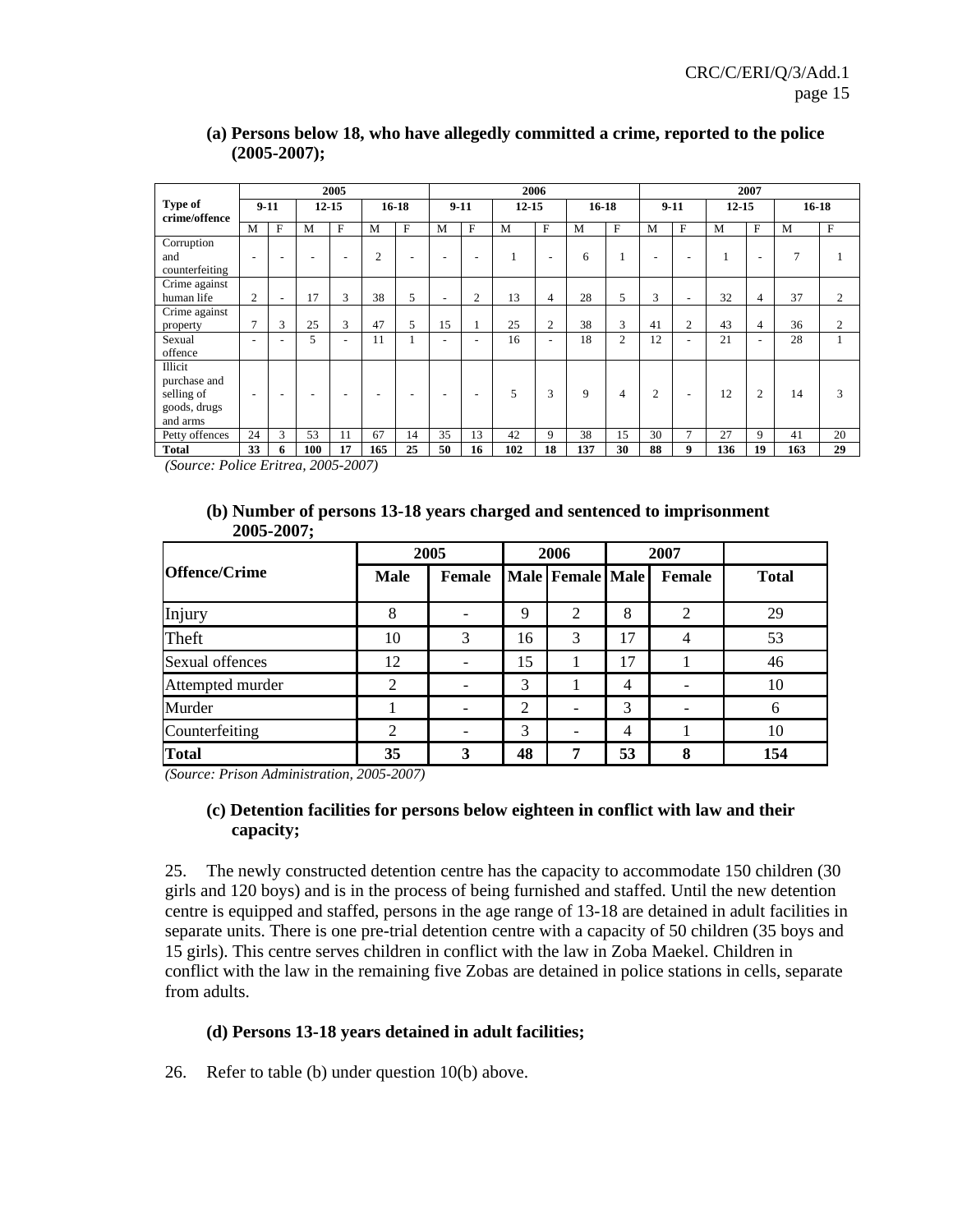|                      |                | 2005                                      |    | 2006 |    | 2007           |     |
|----------------------|----------------|-------------------------------------------|----|------|----|----------------|-----|
| <b>Offence/Crime</b> |                | Male Female Male Female Male Female Total |    |      |    |                |     |
| Injury               | 3              |                                           |    | 2    | 4  | 2              | 13  |
| Theft                | 6              |                                           | 12 |      | 13 | $\overline{2}$ | 35  |
| Sexual offences      | 18             |                                           | 20 |      | 21 |                | 61  |
| Attempted murder     |                |                                           | 2  |      | 2  |                | 6   |
| Murder               |                |                                           | 2  |      | 3  |                | 6   |
| Counterfeiting       | $\mathfrak{D}$ |                                           | 2  |      | 3  |                | 8   |
| Total                | 31             |                                           | 40 | 5    | 46 | 6              | 129 |

### **(e) Persons 13-18 years kept in pre-trial detention 2005-2007;**

*(Source: Police Eritrea, 2005-2007)* 

27. The majority of children in conflict with the law are kept in pre-trial-detention for not more than 24 hours. However, in the absence of guarantors or in order to protect the children from revenge, the average length of pre-trial detention centres is one week.

### **(f) Reported cases of abuse and maltreatment of persons below eighteen occurred during their arrest and detention;**

28. No cases have been reported (2005 -2007).

### **(g) Persons below 18 tried and sentenced as adults.**

29. See paragraph 24, table (b) and the brief information contained in paragraph 25 above.

**Question 11. Statistical data on special protection measures on the number of children**:

**(a) Involved in sexual exploitation, including prostitution, pornography and trafficking and the number of children provided with access to recovery and other assistance**.

30. A national survey conducted in 2006 has identified 210 commercially sexually exploited children, all female, in the age ranges 14-17. No case has been found or reported with regard to pornography and trafficking.

31. In Eritrea, interventions for addressing commercially sexually exploited children are based on the Convention on the Rights of the Child as well as a holistic and integrated approach which includes awareness raising, services provision, advocacy, and capacity building. The Ministry of Labour and Human Welfare has rehabilitated 50 girls in 2005, 80 girls in 2006 and 108 girls in 2007, who were victims of sexual exploitation. The rehabilitation services included: formal and non-formal education, guidance and counselling, family reunification, skills training, employment and income-generating schemes support.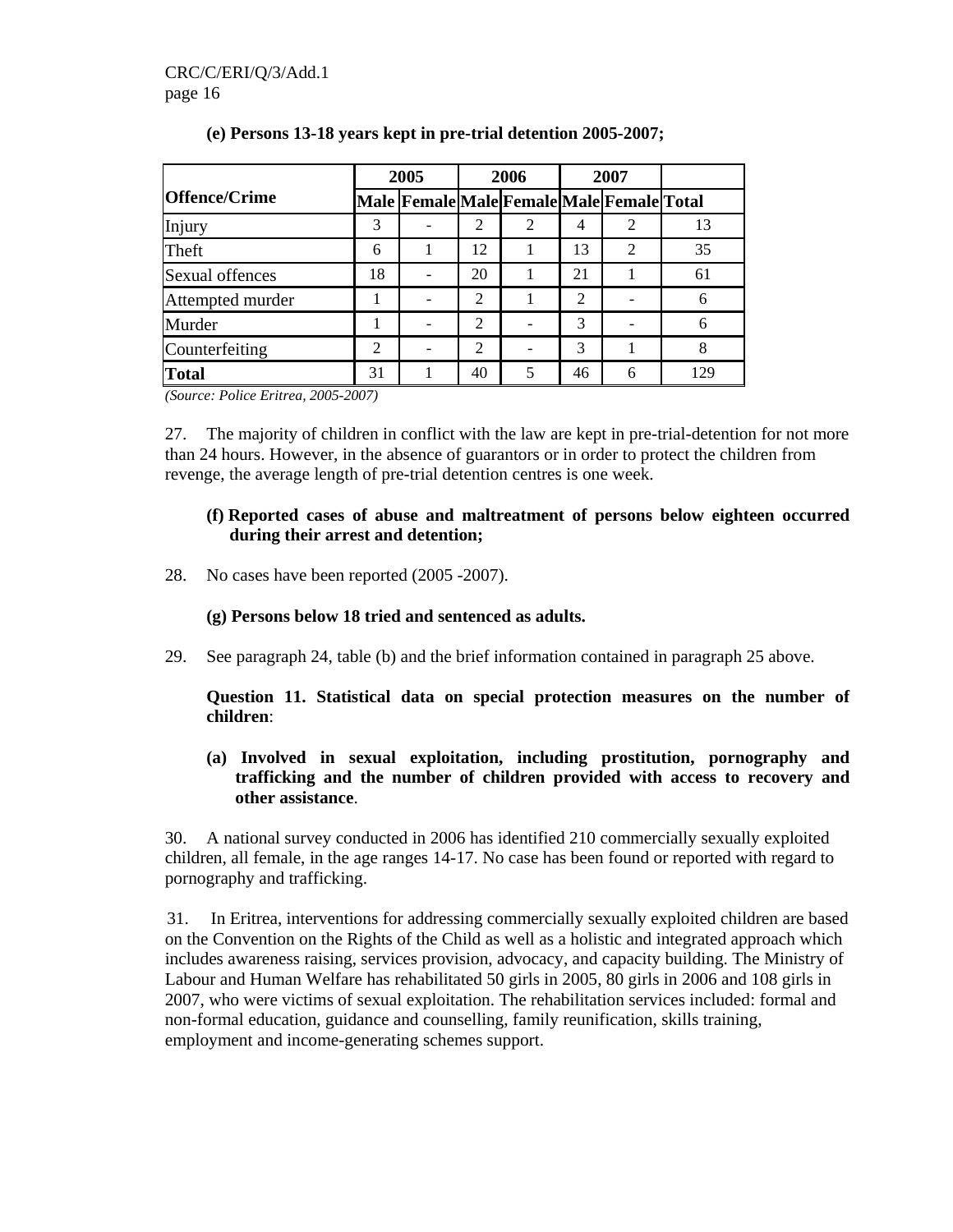### **(b) Involved in substance abuse and those who received treatment and rehabilitative assistance;**

32. Data not available.

### **(c) Involved in child labour;**

33. Data not available.

### **(d) Internally displaced;**

34 It should be realized that displacement has occurred in Eritrea during 1998-2008 and the internally displaced children have been reintegrated and rehabilitated in their respective communities through appropriate psychosocial and long-term economic support. Hence, there were no new displaced children during 2005-2007.

# **Refugee Children (2005-2007) Age category 2005 2006 2007 Male Female Male Female Male Female Total**  0 - 4 582 509 653 597 772 719 3,832 5-9 250 203 282 231 328 292 1,586 10 - 14 216 194 183 139 207 151 1,090 15 - 17 104 | 96 | 128 | 112 | 108 | 87 | 635

## **(e) Unaccompanied asylum-seeking and refugees**

*(Source: Office of Refugee Affaires, Immigration Department, 2008)* 

#### **Question 12. Disaggregated Statistical Data by Age, Sex on:**

**Total 1,152 1,002 1,246 1,079 1,415 1,249 7,143** 

#### **(a) Demobilized from armed groups;**

35. As indicated in the second and third periodic report, minors under 18 years of age had been protected from participating in any hostilities. Hence, there are no demobilized children from the army.

#### **(**b) Victims of land mines;

|              |             | 2005 |    | 2006 |    | 2007                                        |    |
|--------------|-------------|------|----|------|----|---------------------------------------------|----|
| Age category | <b>Male</b> |      |    |      |    | <b>Female Male Female Male Female Total</b> |    |
| $5-9$        | ി           |      |    |      |    | -                                           |    |
| $10 - 14$    |             |      | 14 |      | 17 |                                             | 46 |
| $15 - 17$    | −           |      |    |      | 12 |                                             | 35 |
| <b>Total</b> | 18          |      | 26 |      | 30 |                                             | 86 |

*(Source: Eritrean Demining Authority, 2008)*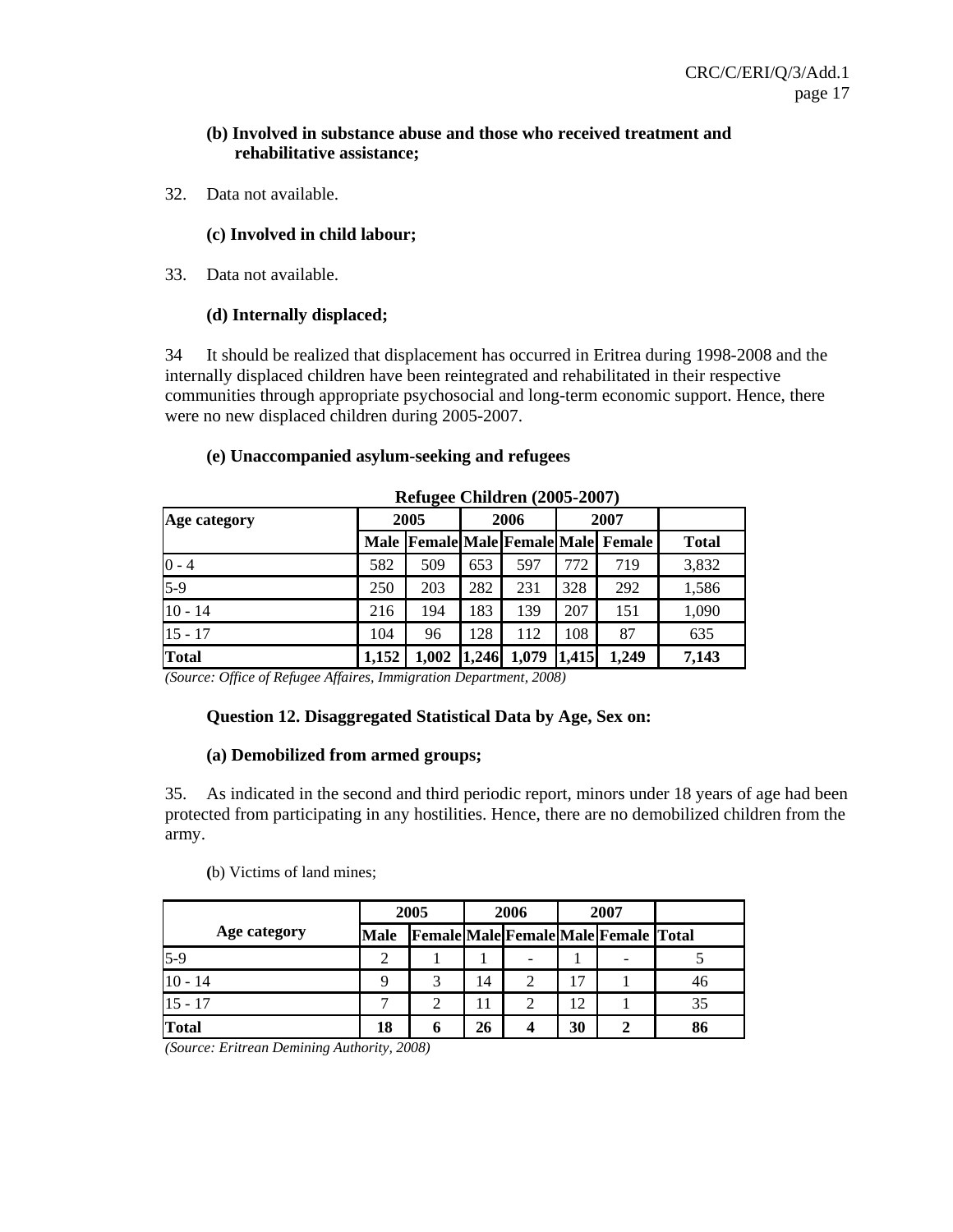| Age category |    | 2005 |    | 2006                                      | 2007 |   |    |
|--------------|----|------|----|-------------------------------------------|------|---|----|
|              |    |      |    | Male Female Male Female Male Female Total |      |   |    |
| $15-9$       | 2  |      |    |                                           |      |   |    |
| $10 - 14$    |    | 3    | 14 | $\overline{c}$                            |      |   | 46 |
| $15 - 17$    |    | 2    |    | 2                                         | 12   |   | 35 |
| Total        | 18 | 6    | 26 |                                           | 30   | 2 | 86 |

### **(c) Victims of land mines who received rehabilitation;**

*(Source: Ministry of Labour and Human Welfare, 2008)* 

### **(d) Victims of land mines reunited with their families and/or integrated within their communities**

36. Refer to table (c) under question 12(b) above. All the above-mentioned victims of land mines were provided rehabilitation services such as self-care, communication, movement, behaviour, stimulation, counselling in their communities through community based rehabilitation programmes. In accordance with the types of disabilities, they were also provided with orthopaedic appliances and assistive devices and the needy ones were referred to the neuropsychiatry hospital, physiotherapy clinics and special schools.

### **B. GENERAL MEASURES OF IMPLEMENTATION**

37. This section provides information on activities meant to implement recommendations contained in the Committee's concluding observations on the initial report (CRC/C/41/Add.12). The information involved is based on legislation; coordination and the national plan of action; independent monitoring; definition of the child; freedom of expression; education; children in armed conflict; street children, administration of juvenile justice and other measures of implementation.

### *(i) Legislation;*

38 As part of the continuous effort to promulgate laws that are consistent with the principles and values endorsed by the National Charter, drafting new major codes is in process. The drafting process continued with the aim of covering wider areas of issues within the related legal framework for a longer period. In addition, transitional legislation and customary laws were reviewed, and efforts are underway to ensure the compatibility of these newly drafted codes with the principles and provisions of the Convention on the Rights of the Child.

### *(ii) Coordination and National Plan of Action;*

39. As indicated in the combined second and third periodic report, there has been an increased coordination of policies and monitoring mechanisms in the implementation of the Convention on the Rights of the Child at national, regional and sub-regional levels. At the national level, a committee composed of the Ministry of Labour and Human Welfare, Ministry of Justice, Ministry of Health, Ministry of Education as well as the National Union of Eritrean Women and National Union of Eritrean Youth, and Students is responsible for ensuring an integrated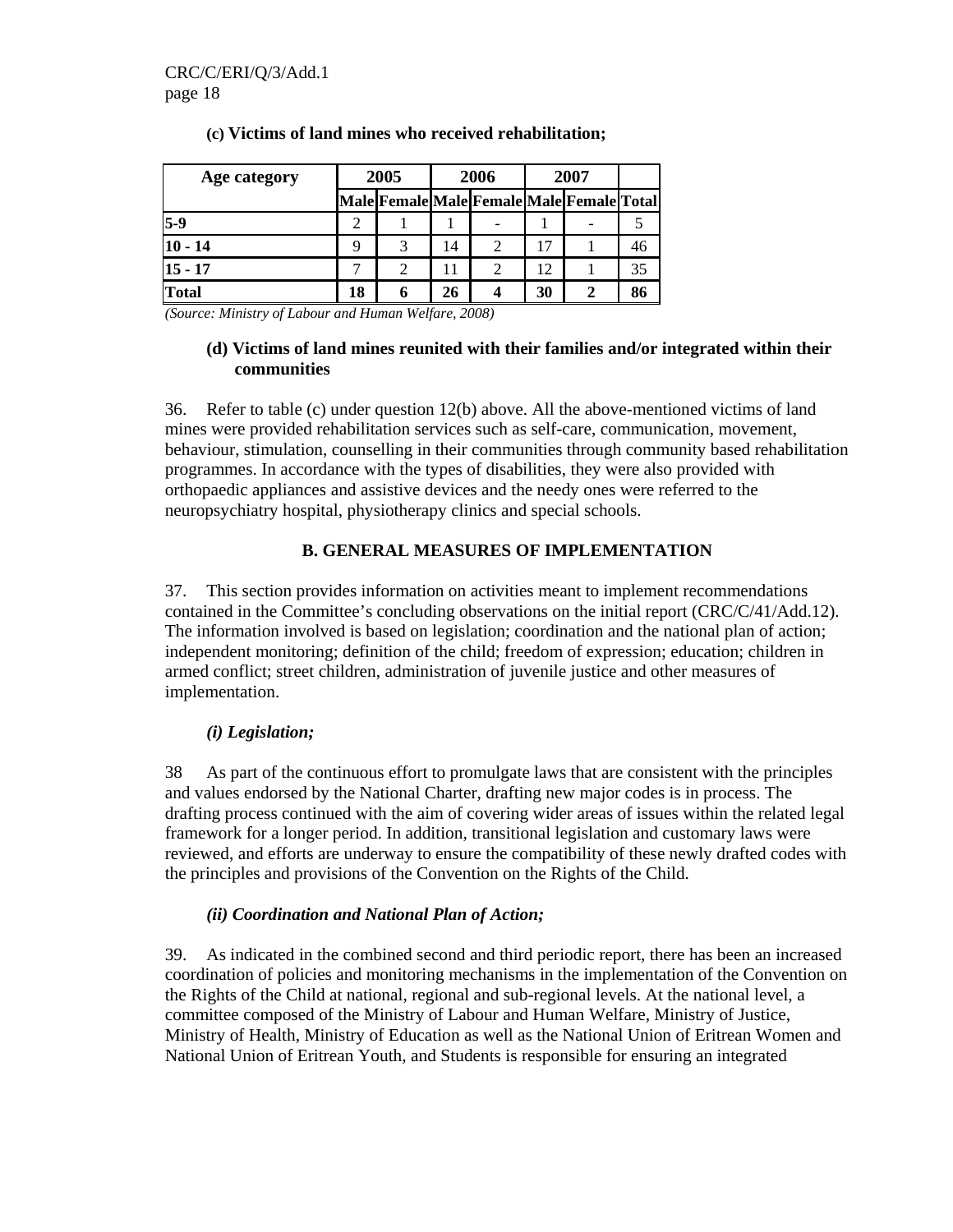approach across the spectrum of Government policies and programmes for children in general and the implementation of the Convention in particular.

40. In all regions and sub-regions, offices of Ministry of Labour and Human Welfare are responsible for coordinating policies affecting children. These offices are being staffed to act as monitoring mechanisms on the implementation of the Convention. In an attempt to strengthen the capacities of the regional and sub-regional staff to regularly monitor and evaluate progress in the implementation of the Convention, training has been provided to 76 social workers for a period of three months during 2005-2007. In terms of budgetary allocations, most of the funds are allocated by the Government.

### *(iii) Independent monitoring;*

41. Monitoring committees have been established at the national, regional and sub-regional levels. The tasks of the committees are to monitor and evaluate progress on the implementation of the Convention.

42. Moreover, 12 child well--being committees have been established at the sub-regional level in the Maekel, Debub, Anseba and Gash Barka regions on a pilot basis for monitoring and responding to child rights issues. The child well--being committees receive complaints from children in a child-sensitive and speedy manner. They provide remedies for violations of children's rights under the Convention. Based on the lessons learned, the programme will be expanded in the remaining sub-regions. In addition, operational framework and guidelines on the establishment, purpose and functions of the established child well--being committees have been developed and disseminated to all regions.

### *(iv) Definition of the child;*

43. Taking into consideration the recommendations made by the Committee on the Rights of the Child regarding early marriage, the Government of the State of Eritrea has developed a nationwide sensitization programme involving communities, traditional and religious leaders and the society at large aimed at curbing the practices of early marriage. Activities undertaken so far include community-based interventions involving the population to achieve individual and community attitudinal change with regard to the abolishment of early marriage. Through this approach, 43 sub-Zobas have been reached; religious leaders of all faiths, i.e. Muslims, Orthodox, Catholic, and Evangelical Lutheran churches were mobilized in the six regions of the country to curb harmful traditional practice in general and the practices of early marriage in particular. The Ministry of Information broadcasts various programmes in the local languages to raise public awareness on the harmful effects of early marriage; training manuals have been developed and distributed in five local languages to the six regions; In an attempt to strengthen the capacity of personnel working at the grass root level, training was provided to 80 community mobilizers.

44. During the course of interventions, a major lesson was learned that although the abolition of traditional harmful practices in general and early marriage in particular is a national priority, a long term and holistic approach is required. Cognizant of this fact, the Government has designed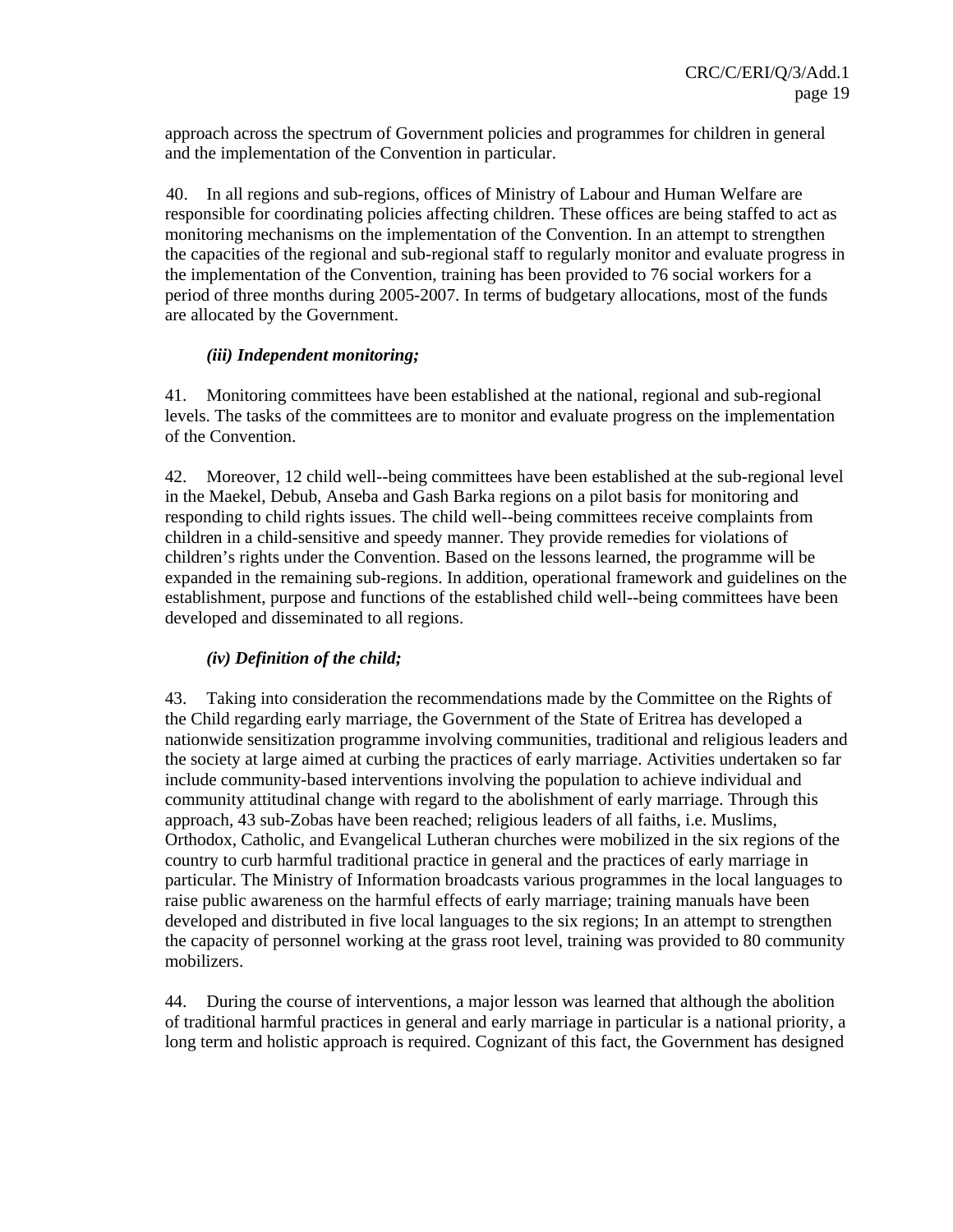CRC/C/ERI/Q/3/Add.1 page 20

a five-year strategic plan aimed at eradicating the practice and ensuring community ownership of the initiative.

### *(v) Freedom of expression;*

45. The Government of the State of Eritrea has undertaken a number of initiatives to encourage and enable children to seek, receive and impart information and ideas. Several projects have enabled children to participate in radio broadcasts and newspaper columns designed to encourage children to express their views on issues of interest. These projects are aimed at and delivered to children in both rural and urban areas. The Ministry of Information produces a range of television and radio programmes offering children and youth the opportunity to voice their views.

46. The Government adheres to and recognizes the principles of freedom of expression and religion. In this regard, it has taken substantial measures to ensure that freedom of expression is fully respected for all children, as stipulated in the Convention, and the violations of freedom of expression and religion are prohibited.

### *(vi) Education;*

47. The Government of Eritrea has taken a number of important steps to further develop education in the country. First, it undertook a comprehensive review of the education sector (Concept Paper for the Rapid Transformation of The Eritrean Educational System, 2002, Draft) and came up with strategies for dealing with the main weaknesses, namely that (a) access is still very limited at all levels, (b) the quality of education is very poor, and (c) the education system is quite wasteful. In view of this, it prepared a well-coordinated and holistic strategic plan, namely the Education Sector Development Program for 2005-2009, which has been supported by the World Bank, the African Development Bank, and the European Commission. Thirdly, it has started to take concrete steps to reform the education system. These include the establishment of eight new colleges, the development of a new national school curriculum and printing of new textbooks, improving teacher education as well as building institutional capacity for better service delivery.

#### *(vii) Children in armed conflict;*

48. The Government of the State of Eritrea has invested a relatively large budget for the repatriation and reintegration of children suffering from the effects of armed conflict in general and that of returnees, internally displaced, landmine victims and children separated from their parents in particular. In the course of these interventions, family members of refugee and displaced children, including those expelled from Ethiopia during the boarder war of 1998-2001, have been traced and reunited with their families through psychosocial and long-term economic support. A few children whose families could not be traced are being cared for in the community based group homes.

49. In early 2007, all internally displaced persons and expellees who had stayed in camps and lived in host communities in Gash Barka and Debub regions were successfully returned to their original homes through the provision of financial assistance. Assistance to land clearing,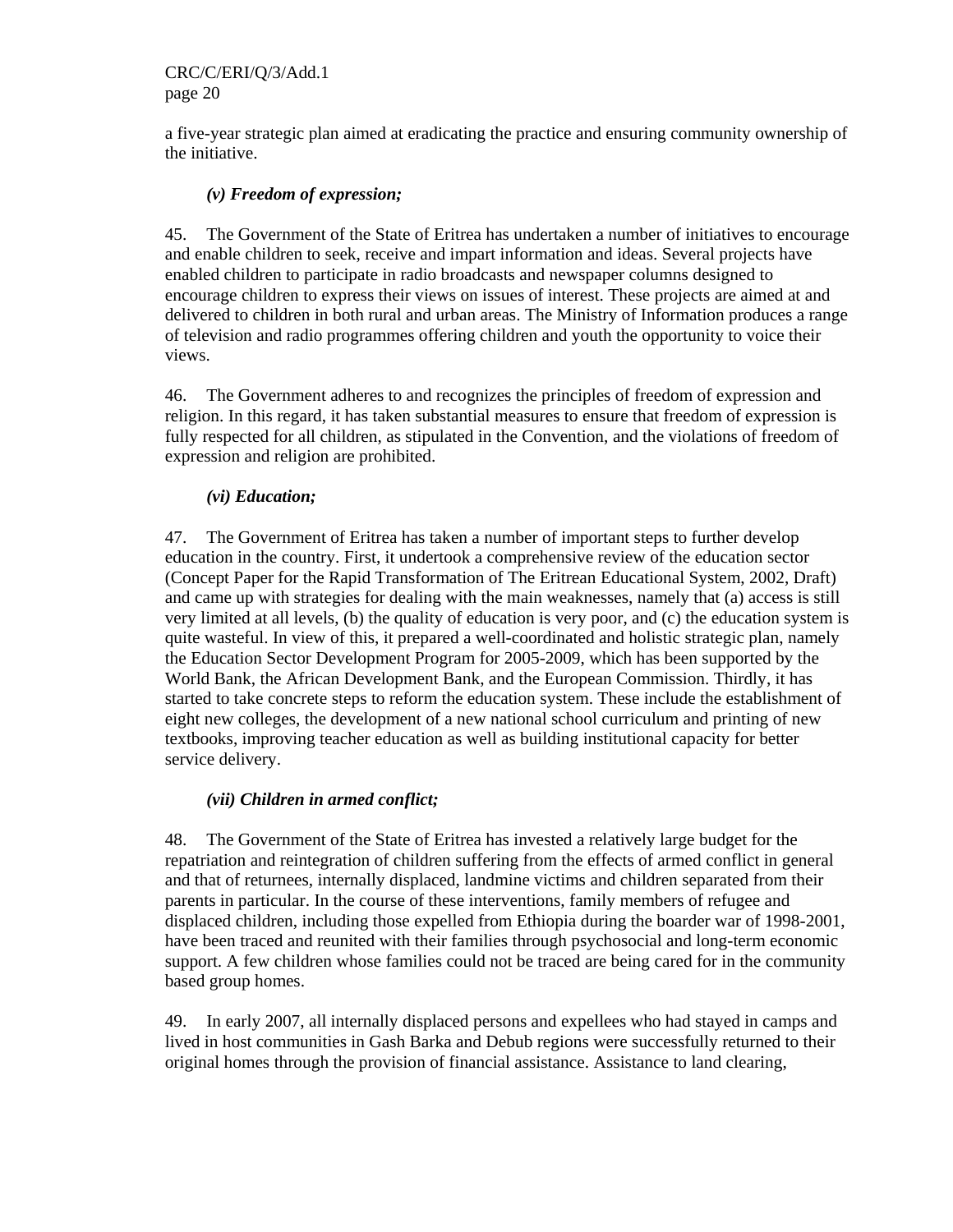ploughing, planting and water supply schemes and house construction were provided in the resettlement sites. Different kinds of farm tools that are concomitant with the traditional style of farming, improved seeds of different types of crops and improved stoves were distributed to the returnee households. Soil and water conservation was conducted in Gash Barka and Northern Red Sea regions in areas that were threatened by erosion. Health-care services were established in all the resettlement areas. Over 18,000 children have resumed schooling in internally displaced and returnee schools. Income generating assets in the form of livestock, small-scale businesses were provided to 350 women headed households, benefiting 1,255 children.

50. Victims of land mines were provided with community based rehabilitation services through the existing community based rehabilitation programme. The needy ones were also referred to orthopaedic workshops, physiotherapy centres, neuropsychiatry hospitals and special schools.

### *(viii) Street children;*

51 Owing to the fact that children are the most precious assets and the focal point for the development of Eritrea, the Government of the State of Eritrea has formulated and implemented programmes that provide them with the care and protection they need to develop their potentials and become useful citizens. Given this fact, the Ministry of Labour and Human Welfare has designed a community based street children prevention and rehabilitation programme. The programme has provided special measures to support the reintegration of street and working children through a range of developmental and psychosocial interventions, taking into account age-appropriate needs, special support measures that ensure younger at-risk children (ages 8-14) re-enter formal schooling and through income generation support to their families, whilst families with early adolescents and youths (15-17 years) are equipped with proper vocational and business skills to ensure their economic integration through the provisions of safe employment compatible with the developmental needs.

52. During 2005-2007, 4,200 street and working children were enrolled into formal schools by providing them with school materials such as uniforms, reference books and learning materials, whilst 955 street children were equipped with vocational training in the areas of carpentry, electrical and mechanical skills, combined with basic literacy. 744 households of street children were provided with income generation assets in the form of small-scale enterprises. These income-generating assets are a means to increase household income levels, leading to the improvement of living standards and access to basic social services.

### *(ix) Juvenile justice;*

53. Availability of resources has been the major problem that has hindered the Government of the State of Eritrea from expanding pre-trial detention centres as well establishing juvenile courts and rehabilitation centre.

54. Given the limited resources, the Government has taken major steps to provide an alternative to deprivation of liberty and to improve the overall care, protection, rehabilitation and reintegration support systems for children in conflict with the law. The newly- established pretrial detention centre with a capacity to accommodate 50 children is providing services for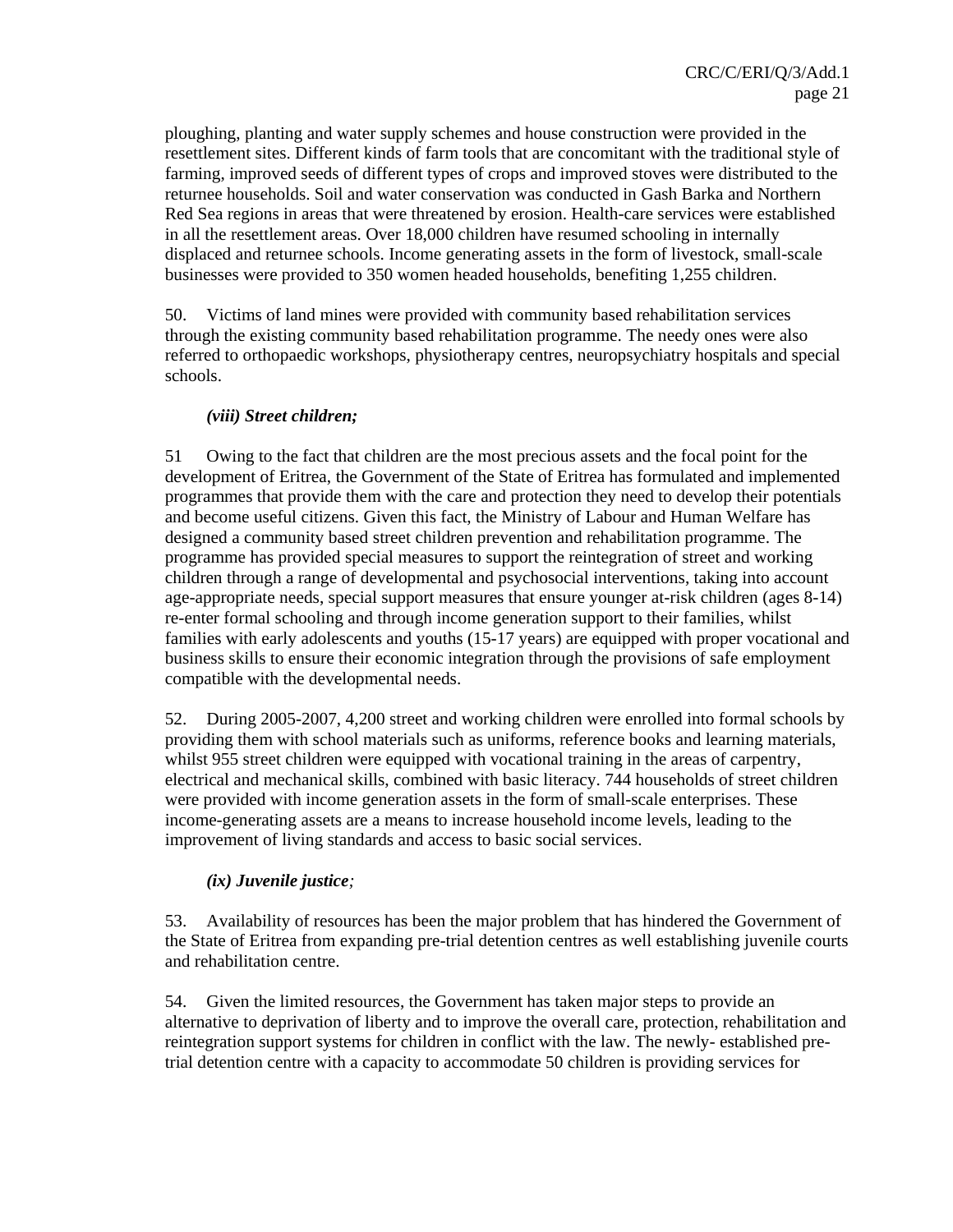CRC/C/ERI/Q/3/Add.1 page 22

children in conflict with the law in Zoba Maekel. Until pre-trial detention centres are extended to other Zobas, children in conflict with the law are being detained in police stations, in cells separate from adults. Though establishment of a rehabilitation and reintegration centre for an estimated 150 children in conflict with the law was planned, there have been some delays related to refurbishment of the rehabilitation centre as well as the procurement of educational and vocational training materials. Until these tasks are accomplished, the Government has been obliged to detain children in conflict with the law in adult facilities, but in separate units. The Ministry of Justice has also established separate chambers where cases of children in conflict with the law are heard in closed-sessions, separately from adult offenders.

### **(2) Efforts undertaken to further harmonize domestic laws with the provisions and principles of the Convention**.

55. The process of harmonization of the Convention with existing and future domestic laws has been a continuous effort. The major concerns of the Convention are reflected in the provisions of the existing Civil and Penal codes and Proclamations and Legal Notices. The provisions are specifically issued to regulate matters pertaining to the protection of the rights of children, taking into account the rights and duties of their parents, legal guardians or other individuals legally responsible for them.

56. The Civil Code of Eritrea provides for the protection of the rights of the child whenever the child's interest demands it, even in the case of conceived children. Children are required to be registered immediately after birth and to be given a name and to be cared for by their parents. Primary consideration is also taken under these laws in issues relating to marriage, succession, and dissolution of marriage, contracts, employment, ownership and administration of property. Laws issued to regulate nationality and citizenship ensure the right of the child to acquire nationality. The right of the child to primary education is also guaranteed under the provision of a specific directive that encourages the opening of private kindergartens and elementary and middle schools.

57. The Eritrean Penal Code and other proclamations ensure the protection of children against harmful practices (flogging is prohibited), all forms of discrimination or punishment, by family, guardians, or school. The motive behind parents' guidance and rehabilitation is normally familial affection and the best interests of the children.

58. Familial duties and responsibilities towards the diligent upbringing of children are also guaranteed by Law. Those who fail to bring up their children properly either by neglecting or abandoning them; and refusing or omitting to provide allowances necessary for life or maintenance can also be held criminally liable.

59. The Proclamation issued on tobacco control forbids any person in Eritrea from offering tobacco to minors. It also prohibits the sale or offer of sale of tobacco products in educational institutions, including kindergartens, libraries and primary and secondary schools.

60. There is a special part of the Code that deals with matters concerning admission of juveniles to curative institutions, where treatment is required for their addiction to alcohol or drugs, or for those who are feeble minded, abnormally arrested in their development, suffering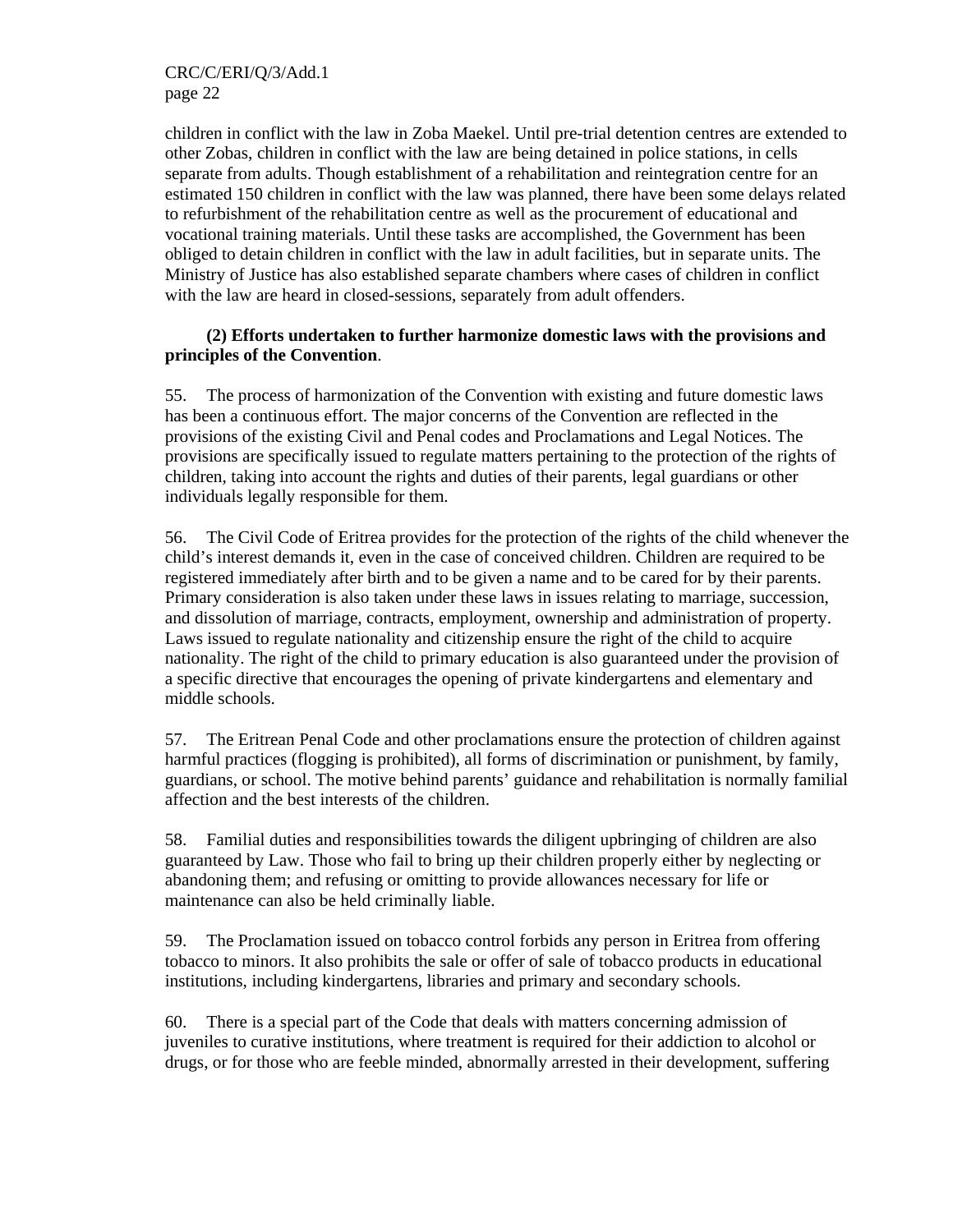from mental diseases, visually impaired, or suffering from other diseases or disabilities. It also provides for admission of young offenders to special institutions for rehabilitation and correction measures. Where the offenders are morally abandoned, or are in need of care and protection, or are exposed to danger of corruption or are corrupted, the Code stipulates measures for supervised education.

61. The Criminal Procedure incorporates a procedure for handling juvenile misbehaviour. In any case where a young person is involved, in proceedings, they are to be conducted in an informal manner and in closed chambers. Appointing a counsel is mandatory; and instead of arrest or detention, handing over the juvenile to parents or guardians is also preferred. Substantive laws and procedure provide a means for ensuring that the children's best interests are protected.

62. As a continued effort, the newly drafted major national r codes were also made to reflect Eritrea's commitment to its international obligations. In the drafting process, transitional codes, proclamations and customary laws were reviewed and the necessary measures were adopted to ensure their compatibility with the principles and provisions of the Convention on the Rights of the Child

### (3**) Responsible government authority to coordinate implementation of the Convention, its mandate, financial and human resources**

63. The Ministry of Labour and Human Welfare has the primary responsibility to coordinate the implementation of the Convention in the country. It is mandated to: monitor and evaluate progress in the implementation of the Convention on the Rights of the Child; formulate policies, procedures and guidelines as well as programmes and projects relating to children; identify and provide protection measures to vulnerable children; creating awareness on the Convention among the public; allocate resources to implement the Convention; organize nation-wide publicity and disseminate information about the Convention. The Ministry also deals with complaints from children and advocates and provides remedies for violations of their rights under the Convention. Since 2005, the Ministry has assigned adequate manpower at the national, regional and sub-regional levels to regularly monitor and evaluate the implementation of the Convention. In terms of the budget, the Government is allocating resources and UNICEF Eritrea is providing funds.

### **(4) National Plan of Action, 2002-2006**

64. The Government of the State of Eritrea has prepared a National Plan of Action (2002- 2006) as a monitoring framework for implementing programmes for children as well as the Convention on the Rights of the Child. The National Plan of Action was implemented in the areas of: promoting the fulfillment of the rights and needs of children in line with the Convention; communication and social mobilization in support of child survival, development, protection and participation rights; extension of basic services to ensure fulfillment of the rights to education, good health and nutrition; strengthening institutional and community capacity as well as developing the required human resources to plan, implement, monitor and evaluate programmes.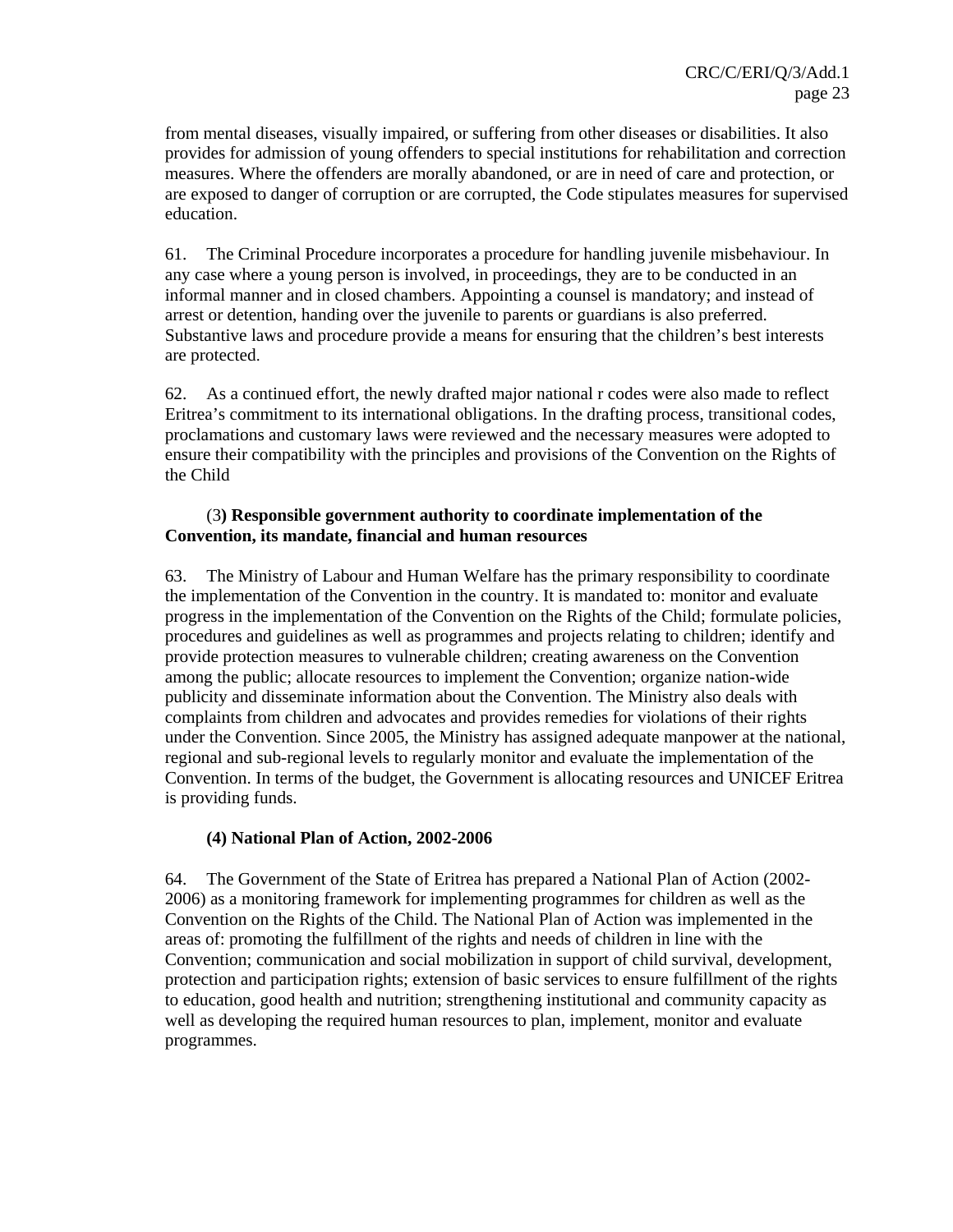65. In 2005, a Common Country Assessment was conducted and the National Plan of Action was reviewed. The assessment has identified five strategic priorities/outcomes in the areas of Basic Social Services, Capacity Development, Food Security, Emergency and Recovery, and Gender Equity. Hence, the United Nations Development Framework (UNDAF) 2007-2011 was created to respond to the national priorities and needs and to contribute to the achievement of the Millennium Development Goals. To successfully realize the five strategic realities, the programme outcomes are structured in such a way as to incorporate on going projects and programmes, programmes rolled forward from the previous cycle, and new projects and programmes initiated under the current cycle. Within the framework of UNDAF, the rights and well-being of children and young people are addressed in areas of child protection and rights, education, infant and child health, child nutrition, maternal health, water supply, sanitation and hygiene, health and nutrition as well as sustainable livelihoods.

### **(5) Invoking CRC in domestic courts**

66 Since most of the contents and the spirit of the Convention are reflected in the current effective laws, very minimal instances lead to invoking the Convention directly in the domestic courts. So far, there has been no incident of invoking the Convention in courts.

### **(6) Creation of an independent national human rights institution**

67. Certain arrangements should be made first to ensure the adoption of the basic principles of the Convention at the community level. Primary focus is given to strengthening customary institutions to deal with matters related to the protection of the rights of the child. The Government has endeavored to strengthen customary institutions, which are believed to contribute much by giving primary consideration to the protection of the rights of the child while resolving disputes at the village and district levels. This is mainly due to the fact that the structure and overall activities of communities in Eritrea are highly influenced by customary laws and institutions established to implement these laws. Thus, it is believed that through these institutions, it will be possible to promote and ensure the implementation of the Convention. Efforts are underway to popularize the laws and fundamental principles as enshrined in the Convention and other relevant international instruments through civic education and community sensitization programmes.

### **(7). Regulations applicable to international and national NGOs and information on cooperation**

68. Regarding legislation, Proclamation No. 145/2005 "Non-governmental Organization Administration" was issued and entered into force on 11 May 2005. The Proclamation has mandated the Ministry of Labour and Human Welfare to coordinate and register non governmental organizations( NGOs). The Ministry coordinates their work by linking them to the appropriate ministries in accordance with their mandates and areas of interest. It also approves project proposals submitted by NGOs and Government partners, and regularly monitors and evaluates activities of the NGOs.

69. The Government of the State of Eritrea is cooperating with International and National NGOs in various activities. International organizations are supporting programmes for the well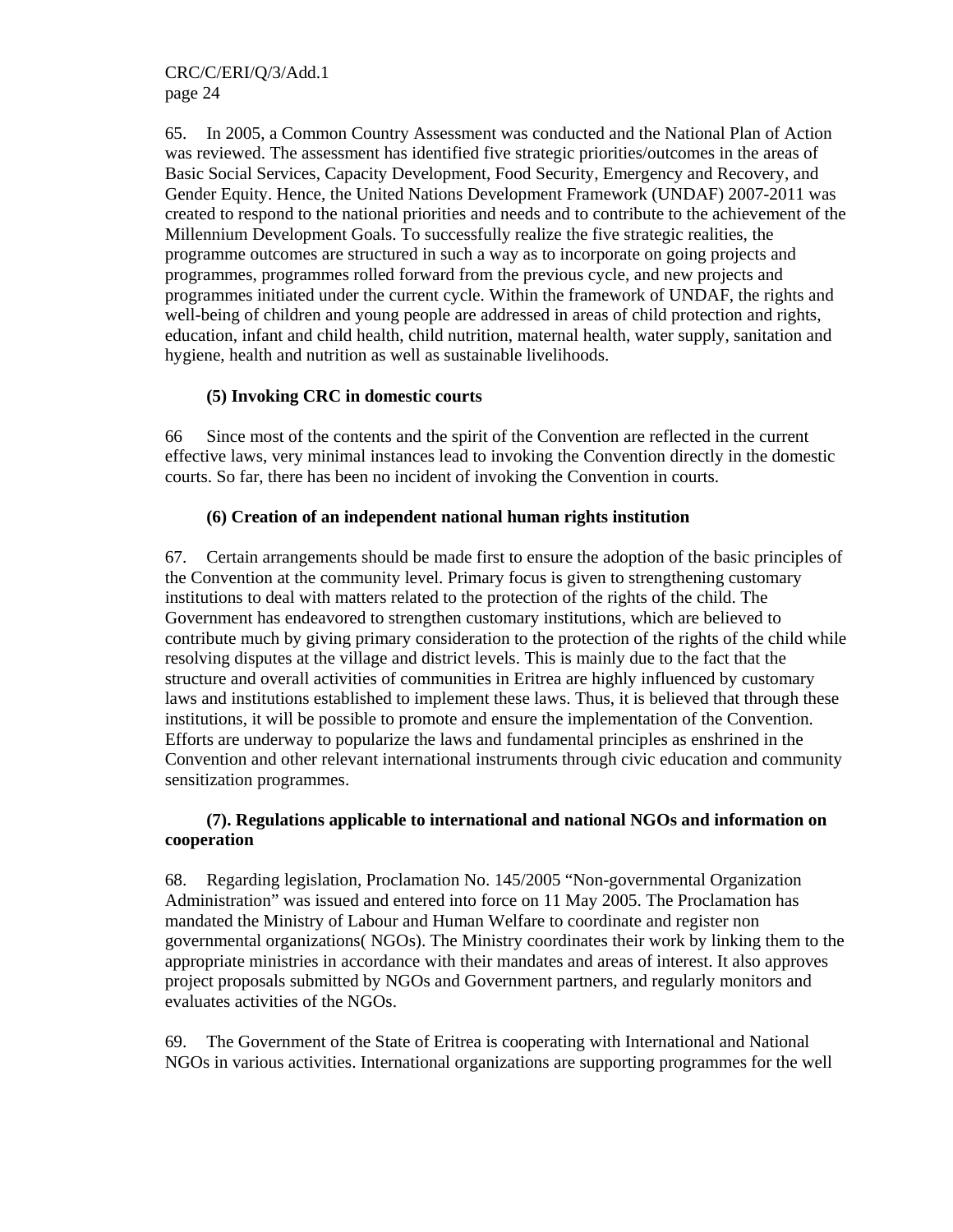being of Eritrean children through the implementation of the United Nations Development Framework (2007-2011).

70. The Government has been involving local NGOs in various activities of awareness-raising on children's' rights, harmful traditional practices and Female Genital Mutilation, promoting the Rights of the Child, health and nutrition, education, and rural water supply and sanitation.

#### **(8) Measures taken to ensure the implementation of the Convention**

71. The Ministry of Justice through the Office of Public Prosecution is doing its best to ensure the implementation of the Rights of the Child without discrimination as stipulated in the domestic laws. Most provisions of the Convention are reflected in the domestic Eritrean Codes, proclamations and Legal notices. Implementation of the Rights of the Child without discrimination is guaranteed through the implementation of these laws without any need for additionally invoking the provisions of the Convention. Fortunately, with rare exceptions, the Eritrean family and customary laws and the people's religious belief and values put the status of children in high esteem to be viewed as a gift of God and to be treated accordingly. Many of the Eritrean customary laws impose upon parents and relatives obligations to supply maintenance to their children and vice versa. These include supplying food, lodging, and clothing and health care in a decent manner, with due regard to the social position of the concerned person and local custom.

### **(9) Measures taken to criminalize FGM and other harmful traditional practices**

72. The prevention of Female Genital Mutilation/cutting and other harmful traditional practices has been identified as a national priority. The Government of the State of Eritrea has publicly denounced FGM/C as illegal by enacting "The Female Circumcision Abolition Proclamation No. 158/2008" which entered into force on 20 March 2007. The Proclamation contains five articles and describes punishments. Copies of the Proclamation to abolish female circumcision have been distributed to all administrative regions and 400 Anti-FGM/C committees.

73. As far as the implementation of the National Plan of Action is concerned, 400 Anti-FGM/C Committees were established in the six regions. 400 religious leaders of all faiths-Muslim, Orthodox, Catholic, and Evangelical Lutheran churches were mobilized to denounce the practice of FGM/C. The Ministry of Information has already developed and broadcast 20 radio slots on the abandonment of FGM/C in nine local languages to raise public awareness on the harmful effects of FGM/C. Focus group discussions were conducted in various parts of the country. Television shows (panel discussions) have been held with religious leaders, community leaders, administrators, health workers and other resource persons. 3,500 posters, 3500 brochures and 600 stickers have been printed and distributed to the regions. 5,000 FGM/C training manuals have been developed in two local languages and distributed to the regions; the video "Behind the Curtains" is being duplicated. Moreover, training in monitoring and evaluation, has been organized and field-monitoring visits, including programme reviews have been carried out. With regard to early marriage, please refer to B (iv).

#### **(10) Information on training and awareness creation on the Convention**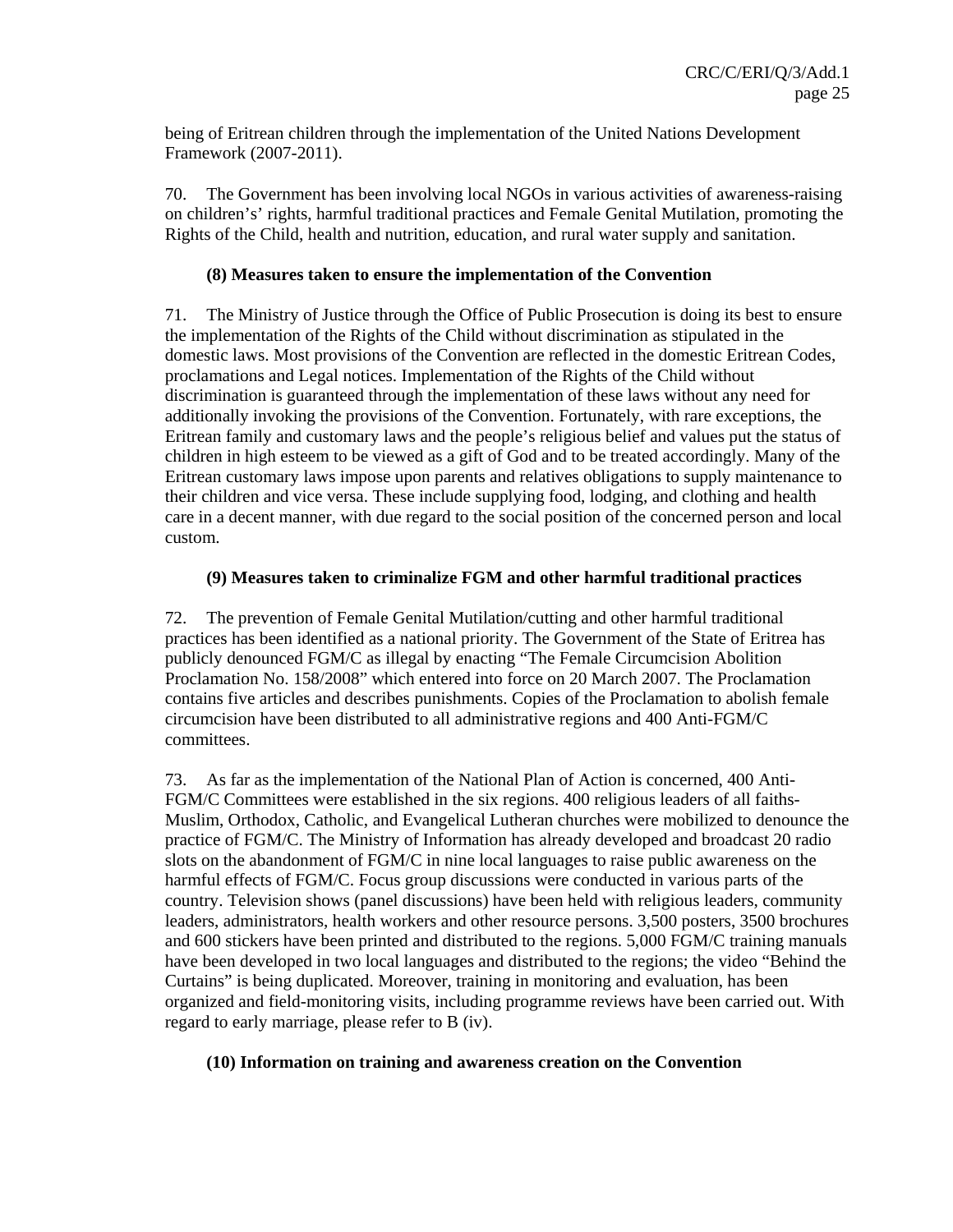74. During 2005-2007, the Government has conducted various training and community sensitization activities on the Convention to children, parents, teachers, social workers and professionals working with and for children while providing protection for the most vulnerable children in the communities. Sensitization workshops were convened for 5,000 children, parents, community and religious leaders, administrators, the police, judges and schoolteachers on the implementation of the Convention on the Rights of the Child in general and on issues of vulnerable children and prevention of abuse, violence and exploitation of children. Public sensitization has been carried out in the six regions of the country by the trained social workers trained on the Rights of the Child, and other issues affecting children.

75. Thirty-five Judges, the police and probation officers were trained in probation service; 50 law enforcement officers and other professionals were trained on international juvenile justice standards and national legislation. 43 social workers were trained in the implementation, monitoring and evaluation of the Convention on the Rights of the Child, approach to work with communities, youth development and life skills, as well as dealing with complaints from children, and providing remedies for violations of their rights under the Convention. Training has been conducted for 240 schoolteachers on the rights of the child with the aim of establishing child friendly schools.

76. The Ministry of Labour and Human Welfare and the Ministry of Information have developed key messages to raise awareness on the rights of the child in general, and with particular emphasis on community based support for children, the role of the family in responding to the special problems of children who are at risk, and underlining abuse, violence and exploitation of children. 32 radio slots in the five most spoken languages, 20 television sensitization programmes and 23-news paper columns on children's rights were disseminated.

### **(11) Issues affecting children that the State party considers to be priorities**

### *(a) Education;*

77. Although, the Government has endeavoured to enrol all groups of children in primary education, significant gender, regional, etc. disparities still exist. For example, although elementary enrolment is relatively balanced between the sexes in most areas, the low participation of girls at higher levels is evident in rural areas, where long distances to school, socio-economic constraints, cultural factors etc. combine to hinder the girl child from attending school. Therefore, ensuring equal education opportunities for all children, especially girls, to access and complete quality primary education, which would comprise an important step towards the attainment of the Education for All and the Millennium Development Goals, is a priority requiring urgent attention.

### *(b) Health*

78. In order to address the main health issues of neonates, infants, and children, the Government has been working on: basic curative and emergency services at health facilities at the community level, preventive public health measures at all levels; health promotion services as well as rehabilitativ**e** services for children with congenital and acquired diseases under the maternal and child health programme. To address these areas, there is an urgent need for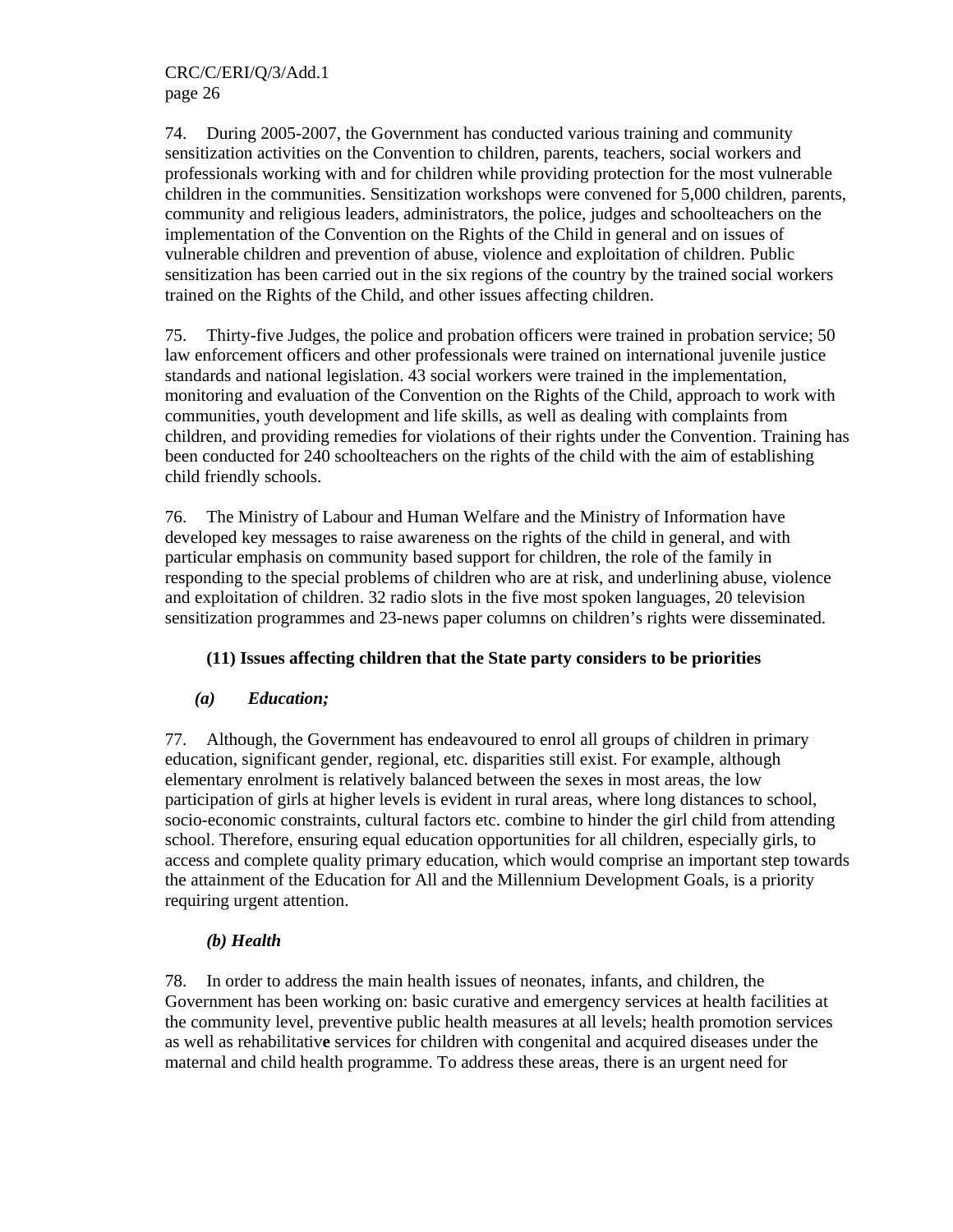strengthening the existing programme at the community and health facility levels, which includes: IMNCI, Emergency and Intensive Care Units; corrective and rehabilitative surgical interventions; water and sanitation issues; food and nutrition; immunization and other community based health services.

### *(c) Child protection;*

79. Although the Government is determined to ensure that orphans and vulnerable children are taken care of by the extended families, there are yet 25,000 most vulnerable orphans that need proper care and parental guidance; special schools need to be established as referral services for children with mental health problems, children with hearing and speech impairments, and children with multiple disabilities. The prevention and rehabilitation programme for street children and commercially sexually exploited children needs to be expanded through public sensitization, family reunification, school enrolment, skills training and income generation schemes. With regard to Juvenile Justice System, pre-trial detention centres need to be expanded in the five Zobas and the new rehabilitation centre must start its services by acquiring the necessary equipment, materials, furniture and utensils. The establishment of children's entertainment and recreational centres is also identified as a major priority that needs attention.

### *(d) Justice*

80. Availability of sufficient financial and human resources is determinant for effective implementation of the law. Given this fact, establishing juvenile courts and building the capacity of juvenile justice personnel is identified as a major priority requiring urgent attention.

#### **PART II**

81. The Government of the State of Eritrea has translated the Convention on the Rights of the Child, into Tigrinya, Arabic, Tigre, Kunama, Afar and Saho languages. Copies of the text of the Convention are provided with this report.

### **PART III**

82. This part provides a brief update on the information provided in the last report in relation to new bills or enacted legislation; new institutions; newly implemented policies and newly implemented programmes and projects and their scope.

#### *-* **New bills or enacted legislation**

83. The Government of the State of Eritrea has enacted Female Circumcision Abolition Proclamation No. 158/2008 which prohibits and severely punishes the practice of Female Genital Mutilation/Cutting.

84. The Government has issued Proclamation No 143/2004 to provide tobacco control that forbids any person in Eritrea from offering tobacco to minors. It also provides that no person